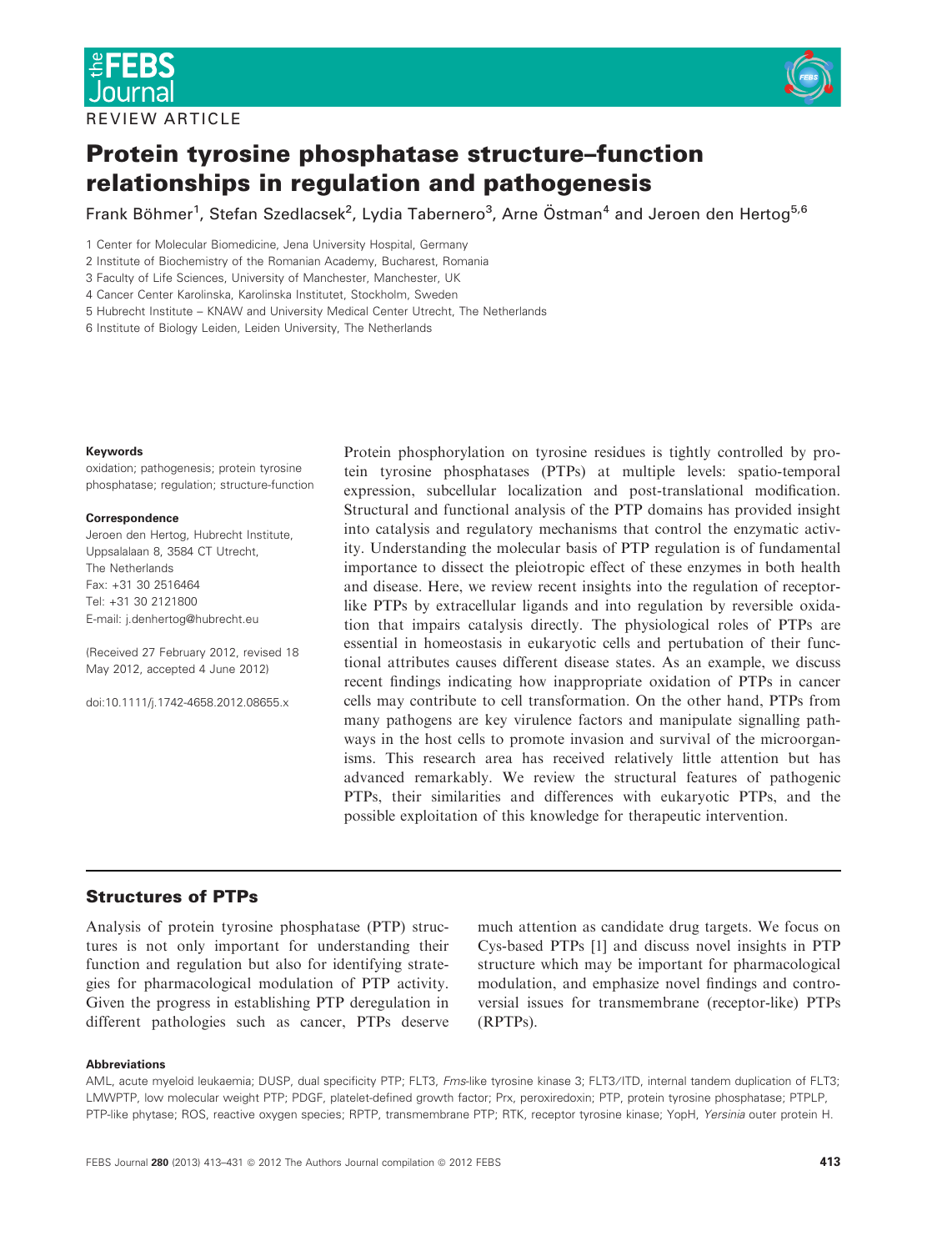## PTP structures: similar at the core, yet many variations beyond that

PTP1B was the first PTP for which the crystal structure was solved [2]. In addition, the crystal structure of a PTP1B–substrate complex [3] provided structural insight into the molecular basis of PTP-mediated dephosphorylation for the first time. The crystal structure of the first dual specificity PTP (DUSP) demonstrated why DUSPs can dephosphorylate pTyr as well as pSer and pThr, because the catalytic site is shallower in the DUSPs than in pTyr-specific PTPs. The shorter side-chains of pSer and pThr can reach the catalytic site cysteine in DUSPs but not in PTPs [4]. The crystal structure of the membrane-proximal PTP domain of RPTPa shows a similar fold to PTP1B, and by now it is evident that the active sites of all classical PTPs have highly conserved core structures [5,6]. In fact, the core structure of PTPs from microorganisms is similar to eukaryotic PTPs as well (see below).

### Small molecule PTP inhibitors

The design of active-site-directed small molecules with high specificity to a given PTP is severely hampered by the similarity in structure. Nevertheless, high throughput in silico screens for inhibitors of Shp2, known to be a bona fide oncogene involved in several types of leukaemia, identified phenylhydrazonopyrazolone sulfonate as a potent and cell-permeable inhibitor displaying high specificity for Shp2 over the related tyrosine phosphatases Shp1 and PTP1B [7]. Highly potent and selective inhibitors were also found for PTP1B. One of the most efficient is a difluoromethylphosphonate derivative, proved to be competitive and tight-binding  $(K_i = 2.4 \text{ nm})$  with over 10-fold selectivity over the most closely related PTP, TCPTP, and more than 600 fold selectivity over other PTPs [8]. Another recently reported inhibitor of PTP1B is trodusquemine, a natural product isolated from dogfish shark which showed non-competitive inhibition kinetics on PTP1B and, remarkably, over 200-fold preference against TCPTP [9,10].

In the context of a highly conserved active site, identification of allosteric binding sites is of particular interest. Recently an allosteric site was identified in the vicinity of the catalytic WPD loop of  $RPTP\gamma$  [11]. It is a small hydrophobic pocket and several specific inhibitors bound to this site, thus perturbing the WPD loop and inducing a novel 'superopen' conformation. Earlier reports mentioned an 'atypical' open state of the catalytic WPD loop in three PTPs, STEP, LYP and GLEPP1, corresponding to an inactive conformation

[5,12]. The WPD aspartic acid is positioned far out of the active site, which may facilitate the design of potent inhibitors. Bidentate inhibitors binding two different sites on the same PTP molecule have much higher specificities and lower binding constants. Efficient bidentate modulators were obtained for Lyp, a potential target for many autoimmune disorders [13], SHP-1, with an important role in hematopoietic cell functions [14], and YopH, a virulence factor of Yersinia pestis, the causative agent of the plague [15,16]. Good insight into the structural features of PTPs facilitates the design of specific PTP inhibitors.

#### Dimerization of RPTPs

RPTPa-D1 formed dimers in the crystal structure, in a manner that suggested dimer-induced inactivation of RPTPa because a helix–loop–helix wedge-like structure to the N-terminal side of one of the protomers occluded the catalytic site and vice versa [17]. It is broadly accepted that protein tyrosine kinases are activated by oligomerization in the presence or absence of an activating ligand [18]. By analogy, it is an attractive idea that RPTPs are also regulated by oligomerization [17,19]. There are numerous reports supporting or contradicting this hypothesis [20]. Barr et al. [5] have recently reported, based on structural and biophysical analysis, that single and tandem PTP domains do not form dimers in physiological buffers. They also showed that the reciprocal orientation of the catalytic D1 domain and the non-catalytic D2 domain is highly conserved and does not fit with the inhibitory wedge model. On the other hand, there is a multitude of data supporting that many RPTPs, like  $RPTP\alpha$ , GLEPP1,  $RPTP\sigma$ , Sap-1, CD45 and RPTP $\varepsilon$  dimerize in living cells and that dimerization regulates their activity [21– 27]. Moreover, dimer formation of GLEPP1 and RPTPe in living cells involves their intracellular regions [23,27]. Dimer formation may involve both homotypic D1–D1, D2–D2 interactions and heterotypic D1–D2 interactions, in a specific manner for each dimer. In the case of RPTPe dimer formation the D1–D1 interactions are weak while the D2–D2 interactions are strong and have a major contribution to dimerization [27]. The contribution to dimerization is not limited to D1 and D2. Other regions of PTPs contribute to dimerization too. For instance, RPTPa dimerizes constitutively in living cells, which is mediated by multiple domains [22,28]. The apparent contradiction with Barr et al. [5] may be explained if one assumes that the flexible linker between the two intracellular domains allows reorientation of D1 and D2. However, the crystal structures of the D1–D2 domains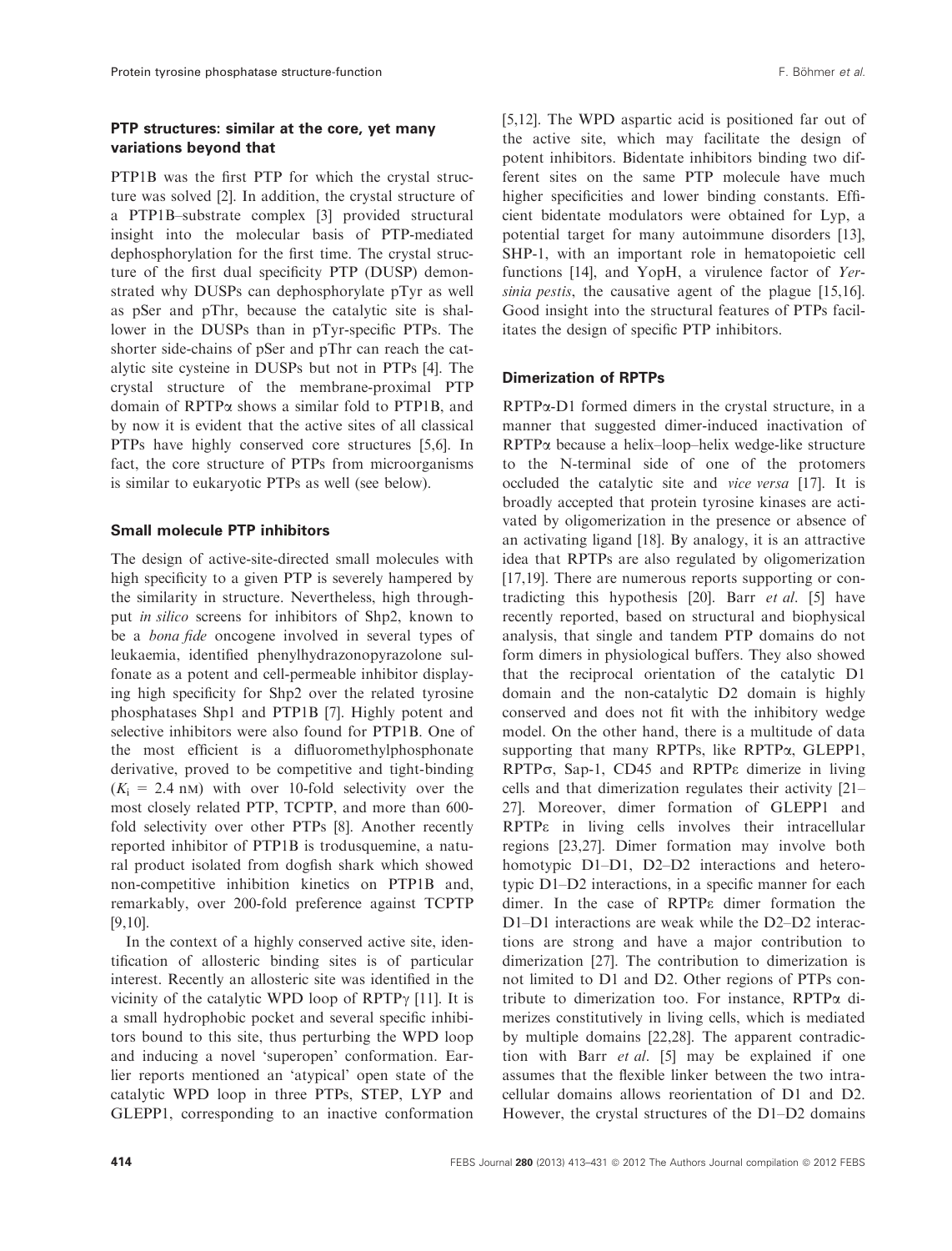of PTP-LAR and CD45 indicate extensive interdomain interactions, suggesting limited flexibility of the relative orientation of D1–D2 in solution.

As indicated above, not only the cytoplasmic domain but also the transmembrane region and/or the proximal, hydrophobic region frequently seem to play a role in dimer formation, as in the case of PTPBR7, PTP-SL [29], GLEPP1 [23] and Sap-1 [24]. There are a couple of poorly conserved elements in the transmembrane region which may have a function. Alignment of the membrane-spanning sequences of 20 human RPTPs shows that two hydrophobic amino acids, isoleucine and valine, are by far the most frequent residues (Fig. 1). Notably, in seven of the 20 aligned sequences the Sternberg–Gullick motif GxxxG [30] was observed and in one sequence the glycine zipper, GxxxGxxxG [31]. Both these motifs are known to mediate helix–helix interactions and stabilize formation of homo-oligomers within a membrane. The transmembrane helices may have an essential role in dimer formation through one or more of four different types of motions within the lipid bilayer (translational, piston, pivot and rotational movement [32,33]).

The extracellular regions of RPTPs were found in many cases to be involved in dimerization, e.g. in Sap1 [24], DEP-1 [34], LAR and RPTP $\mu$  [35]. At least for these RPTPs there is a strong case that dimerization of the whole molecule is triggered by dimerization of the extracellular region. It is interesting to note that dimerization of the intracellular domain may change the ternary structure of the ectodomains on the outside of the cells, thereby suggesting that RPTPs have the

| hPTPalpha    |  |  |  |  |  |  |  |  |  |  |  | PIIAVMVALSSLLVIVFIIIVLYMLR                       |  |  |
|--------------|--|--|--|--|--|--|--|--|--|--|--|--------------------------------------------------|--|--|
| hGLEPP1      |  |  |  |  |  |  |  |  |  |  |  | . NVVVISVLAILSTLLIGLLLVTLIILR                    |  |  |
| hPTPdelta    |  |  |  |  |  |  |  |  |  |  |  | . . GLI W <mark>VVGPVLAVVFI ICIV</mark> I AILLYK |  |  |
| hPTPsigma    |  |  |  |  |  |  |  |  |  |  |  | . . GLI W <mark>V I</mark> GPVLAVVFI ICIVIAILLYK |  |  |
| hLAR         |  |  |  |  |  |  |  |  |  |  |  | . . EMLWVTGPVLAVILIILIWIAILLFK                   |  |  |
| hPTPgamma    |  |  |  |  |  |  |  |  |  |  |  | EWIIPLIVVSALTFVCLILLTAVLVYWR                     |  |  |
| hPTPzeta     |  |  |  |  |  |  |  |  |  |  |  | KAVIPL <mark>VIVSALTFICLVVLV</mark> GILIYWR      |  |  |
| hDEP1        |  |  |  |  |  |  |  |  |  |  |  | . GVICGAVFGCIFGALVIVTVGGFIFWR                    |  |  |
| hPTPepsilon  |  |  |  |  |  |  |  |  |  |  |  | PLLAWLLLPLLLLLLVLLLAAYFFR                        |  |  |
| hPTPIA2      |  |  |  |  |  |  |  |  |  |  |  | SVLLTLVALAGVAGLLVALAVALCVR                       |  |  |
| hPTPIA2beta  |  |  |  |  |  |  |  |  |  |  |  | . . FIALTLVSLACILGVLLASGLIYCLR                   |  |  |
| hPTPS31      |  |  |  |  |  |  |  |  |  |  |  | . EI <mark>ILSVTLCILSIILLGTAI</mark> FAFAR       |  |  |
| hPTPkappa    |  |  |  |  |  |  |  |  |  |  |  | . . KIAGISAGILVFILLLLVVILIVK. .                  |  |  |
| hPTPmu       |  |  |  |  |  |  |  |  |  |  |  | . . K <mark>IAGVIAGILLFWII FLGW</mark> VLVMK. .  |  |  |
| hPTPrho      |  |  |  |  |  |  |  |  |  |  |  | GVIAGLLMFIIILLGVMLTIK                            |  |  |
| hSAP1        |  |  |  |  |  |  |  |  |  |  |  | . GVIAGAFVGILLFLILVGLLIFFLK                      |  |  |
| hPTPlamda    |  |  |  |  |  |  |  |  |  |  |  | . GLILGICAGGLAVLILLLGAIIVIIR.                    |  |  |
| hPTPbeta     |  |  |  |  |  |  |  |  |  |  |  | GVSAGLFLIGMLVAVVALLIC                            |  |  |
| hCD45        |  |  |  |  |  |  |  |  |  |  |  | KALIAFLAFLIIVTSIALLVVLYK                         |  |  |
| hPCPTP1      |  |  |  |  |  |  |  |  |  |  |  | FYAVVIFLSIFVIIVTCLMILY                           |  |  |
| Consensus>50 |  |  |  |  |  |  |  |  |  |  |  | . 1 vv 1 1 . i v v                               |  |  |

Fig. 1. Sequence alignment of the transmembrane domain of RPTPs. Transmembrane domain sequences including an extra N-terminal and C-terminal amino acid of 20 human RPTPs were aligned with MULTALIN and represented with ESPRIPT.

potential to signal across the membrane from the inside out [36].

Much progress has been made in the structural analysis of the ectodomains of RPTPs. For instance, the RPTP<sub>u</sub> ectodomains interact in a homophilic manner when expressed on opposing cells and this interaction actually determines the distance between the two adjacent cells [37]. Moreover, the structures of the proteoglycan binding site in the ectodomain of RPTP $\sigma$ provided insight into the proteoglycan-induced molecular switch for  $RPTP\sigma$  clustering [38].

The functional consequences of RPTP dimerization vary from RPTP to RPTP. For instance, various alternatively spliced isoforms of CD45 have been shown to differentially homodimerize in T cells. The smallest isoform, CD45RO, forms homodimers with the highest efficiency and dimer formation led to decreased T-cell receptor signalling [39]. Another example is GLEPP1. GLEPP1 dimers were found in living cells and were associated with decreased activity toward the putative substrate TrkC [23]. Interestingly, dimerization of DEP-1, which belongs to the same RPTP class R3 as GLEPP1, has the opposite effect, increasing DEP-1 catalytic activity [34]. This suggests that the correlation between dimerization and regulation of catalytic activity should be established specifically for each RPTP and cannot be extrapolated even to members of the same sub-type of RPTPs.

## Ligands of RPTP extracellular domains

A broad variety of PTP ligands have been identified to bind to the extracellular domains of RPTPs so far, including growth factors (e.g. pleiotrophin), components of extracellular matrix (e.g. laminin–nidogen complex), cell surface proteins (e.g. nucleolin), neuronal cell adhesion molecules (e.g. contactins) and synaptic proteins (e.g. syndecan and dallylike). Ligand binding to a PTP molecule does not necessarily lead to modulation of its enzymatic activity [20]. For example, numerous ligands of  $RPTP\beta/\zeta$  have been identified; nevertheless only binding of pleiotrophin or VacA cytotoxin were found to inhibit its enzymatic activity (see below). On the other hand, for three other ligands of RPTP $\beta$ / $\zeta$ , contactin, tenascin and TAG-1/Axonin-1, there are no reported effects on activity [20]. Here, we primarily focus on ligands that have been reported to modulate the activity of PTPs.

The ligands that bind the extracellular region of  $RPTP\beta/\zeta$  have been intensively studied. Two of them, the heparin-binding growth factor pleiotrophin and the cytotoxin VacA, which is produced by Helicobacter pylori, were found to induce inhibition of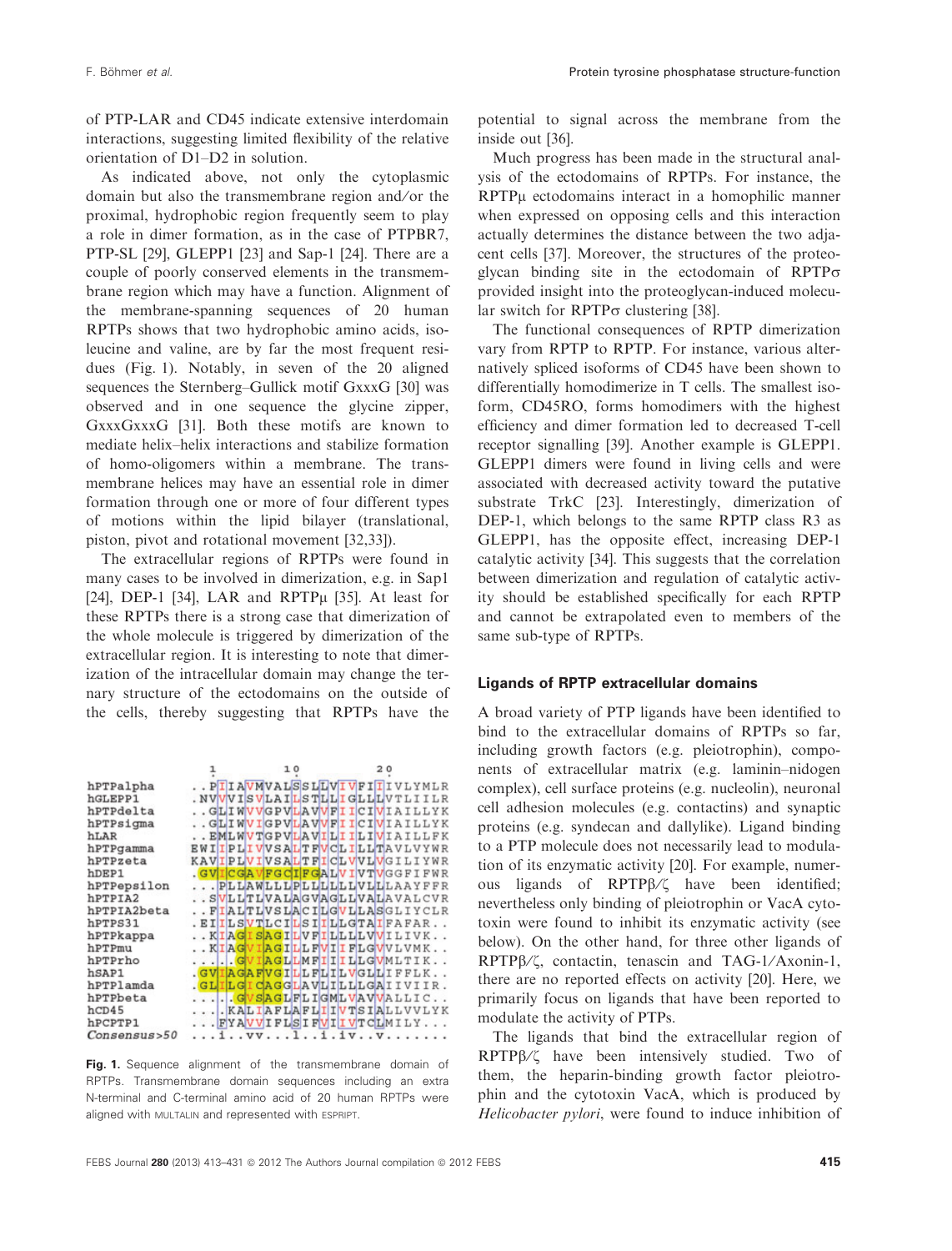intracellular enzymatic activity, as reflected by an increase in tyrosine phosphorylation of the RPTP $\beta$ / $\zeta$ substrates, b-catenin, GIT1 and Fyn [40–42]. It has been broadly accepted that ligand binding induces dimerization of the intracellular region and hence inactivation of RPTP $\beta$ / $\zeta$ . A couple of elements plead for this model: (a) oligomerization of the intracellular region of  $RPTP\beta/\zeta$  by an artificial dimerizer or polyclonal antibodies against its extracellular region resulted in decreased enzymatic activity [40]; (b) as VacA tends to form hexamers [43] it can be assumed that binding of VacA induces inactivation of  $RPTP\beta/\zeta$ through oligomerization; (c) the recently reported structure of the intracellular region of RPTP $\gamma$  – a member of the same RPTP class R5 and having a high sequence identity to  $RPTP\beta/\zeta$  – revealed a 'head-totoe' dimeric structure in which the active site of the D1 domain is occluded by the D2 domain thus preventing the access of substrate into the active site [5]. On the other hand, given that  $RPTP\beta/\zeta$  in brain is mainly synthesized as proteoglycans [44], the presence of highly sulfated sugar residues in the extracellular region makes dimer formation unlikely. Therefore, a mechanism cannot be ruled out in which ligand (pleiotrophin or VacA) binding induces a conformational modification of the extracellular region of RPTP $\beta$ / $\zeta$ leading to a conformation of the intracellular region which favours dimer formation. Thus, following ligand binding, the monomer–dimer equilibrium of the cytoplasmic region of RPTP $\gamma$  [5] may be shifted to the inactivated dimer form. Further studies regarding the mechanism of  $RPTP\beta/\zeta$  inactivation through ligand binding may be particularly important due to the potential therapeutic applications of this interaction. Given that pleiotrophin and  $RPTP\beta/\zeta$  substrates b-catenin, Fyn and b-adducin were found to promote survival of neuronal stem cells and their differentiation to dopaminergic neurons, a new therapeutic strategy was proposed for treatment of Parkinson's disease, based on blocking of RPTP $\beta$ / $\zeta$  activity [45].

A remarkable example in which ligand binding to the extracellular region of an RPTP activates an intracellular inside-out signalling pathway that is dependent on the intracellular PTP activity was recently published. Cell surface receptor syndecan-2 – a heparin sulfate proteoglycan – has been reported to be a ligand of DEP-1 [46]. Interaction between the C-terminal regulatory region of syndecan-2 and DEP-1 ectodomain promotes a transmembrane signalling pathway. This signalling process involves the intracellular PTP activity of DEP-1, Src-kinase activity and dephosphorylation of the p85 subunit of PI-3 kinase. Thus, syndecan binding to DEP-1 eventually leads to  $\beta$ 1 integrin mediated

adhesion and cytoskeletal organization. Recently, thrombospondin-1 was reported to be a ligand of DEP-1 as well, and thrombospondin-1 binding to DEP-1 leads to increased dephosphorylation of DEP-1 substrates and attenuated downstream signalling. Moreover, DEP-1 contributes to thrombospondin-1 mediated inhibition of endothelial cell growth [47].

Taken together, regulation of RPTPs by dimer formation and the subsequent activity modulation probably differ for each particular RPTP; it is likely that dimer formation is triggered by any combination of (a) ligand binding to the extracellular region, (b) dimerization of the extracellular region, (c) dimerization of the intracellular region and (d) dimerization and dimer stabilization by the transmembrane region. Subsequently, the (re)positioning of the intracellular PTP domains in the dimer results in an increase, decrease or no modification of the enzymatic activity. In principle, a 'headto-toe' orientation of the protomers in the dimer may lead to inactivation of the catalytic activity. Environmental interference, like oxidative stress or binding of other intracellular ligands to the dimer, may contribute to conformational changes of the dimer and consequently to modulation of the enzymatic activity. Crystal structures of the entire transmembrane RPTP proteins would greatly enhance our understanding of the regulation of RPTPs and how dimerization or multimerization/clustering might affect their activities.

# Regulation of PTPs by reversible oxidation

Reversible oxidation of PTPs has emerged as an important general regulatory mechanism for members of this enzyme family. We briefly summarize some important features of the biochemistry of this process and its integration in cell regulation. For a more detailed review of these topics, the reader is referred to a recent comprehensive review [48].

## Biochemistry of PTP catalysis and reversible oxidation

The catalytic site of PTPs contains a cysteine whose SH group exists in the thiolate state  $(S-)$  making it highly susceptible to oxidation. Many *in vitro* studies have shown that a wide range of oxidants can induce PTP oxidation. However, the large majority of studies have analysed the effects of hydrogen peroxide  $(H_2O_2)$ since this oxidant is produced upon activation of many cell surface receptors [49,50]. Interestingly, recent findings have challenged the concept that  $H_2O_2$  is the most relevant oxidant. This has been based on the argument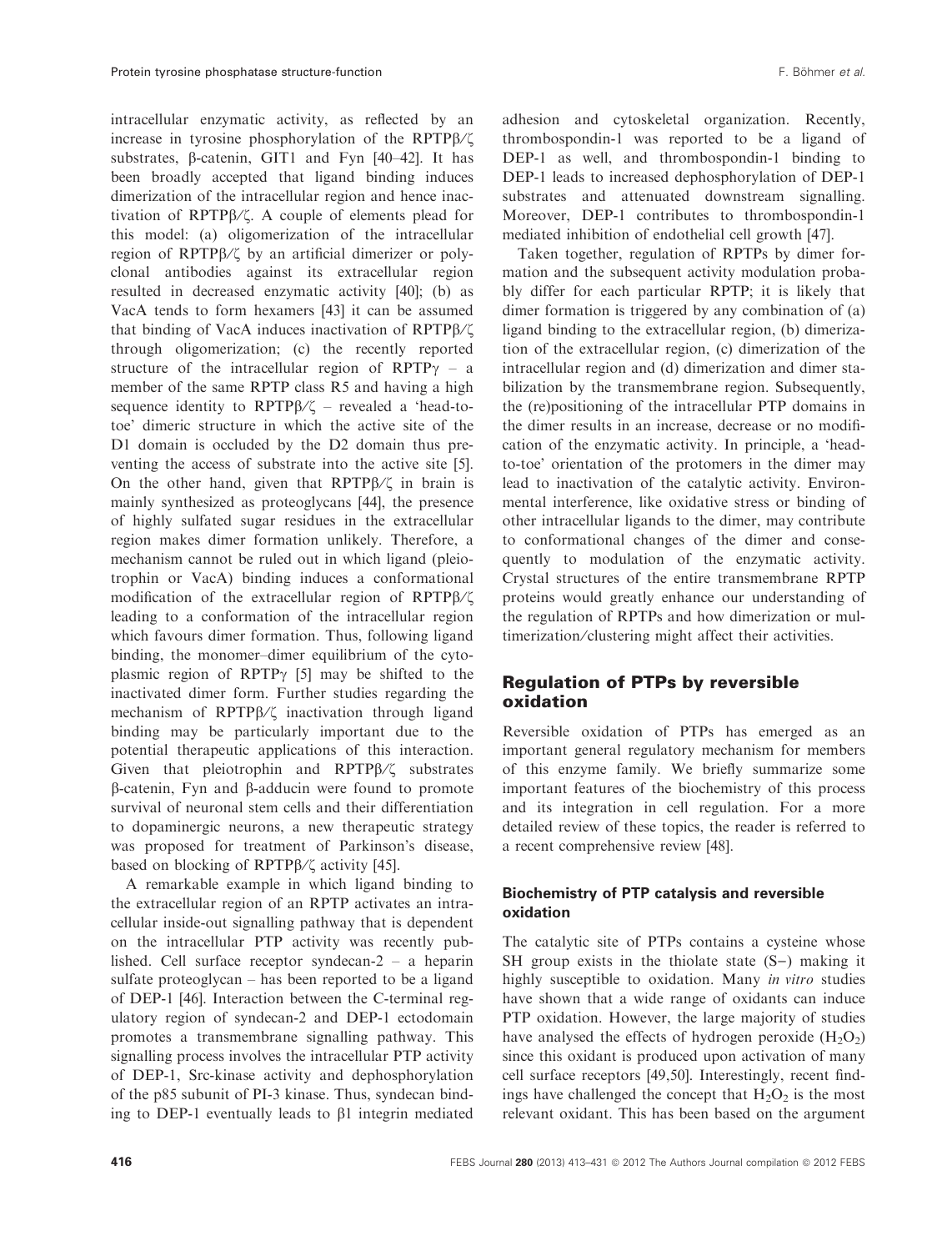that the relatively slow reaction of  $H_2O_2$  with the thiolate cysteines in PTPs should be unable to match the efficient  $H_2O_2$ -consuming processes in cells [51–53]. PTP oxidation may therefore occur through oxidation by oxidants other than  $H_2O_2$  as well. One such class of alternative oxidants is peroxidized lipids which recently were shown to be highly active as PTP oxidants [54]. It has also been suggested that PTP oxidation is highly compartmentalized and occurs where  $H_2O_2$  clearance is decreased, e.g. by inhibitory phosphorylation of peroxiredoxins (Prx) [55].

Reaction with  $H_2O_2$  oxidizes PTP active-site thiolates to sulfenic acid (SOH). Different secondary reaction products include sulfenylamides (SN) by reaction with a neighbouring peptide backbone residue [56–58] and intramolecular disulfides by reaction with proximal-free cysteines [59–63]. Sulfhydration of the active site of PTP1B represents an additional type of inhibitory active-site modification recently described in the case of PTP1B [64]. In addition to blockade of the catalytic activity, these modifications are accompanied by structural changes [65]. In the case of the SN form of PTP1B these changes include alterations in the conformation of the PTP and pTyr recognition loops [56,57]. These alterations are also accompanied by an exposure of the  $S\gamma$  atom of the oxidized cysteine making it more accessible for reduction [56,57]. These unique structural properties of the oxidized form of PTP1B were recently exploited by the development of an 'intra-body' specifically detecting this modified form of PTP1B [66]. The susceptibility of different PTPs to oxidation in vitro shows large variations that are determined either by intrinsic properties of the PTP domains or by regulatory domains outside the PTP domain [67–69]. Pronounced selectivity for oxidation of some specific PTPs have also been observed in cells. For example, T-cell receptor activation quite selectively led to the oxidation of SHP2 but not SHP1 [70] despite the similar susceptibility of both PTPs to oxidation *in vitro* [71,72] A few early studies also indicate that oxidized PTPs differ with regard to their sensitivity to different reducing agents [63]. The structural variations and different types of oxidized forms of PTPs (see above) are likely to contribute to the selectivity in reduction susceptibility.

## PTP oxidation as an intrinsic part of growth factor signalling

PTP oxidation is now a well-established intrinsic component of cell signalling triggered by many classes of cell surface receptors, including receptor tyrosine kinases, integrins, cytokine receptors, G-protein-coupled receptors and T- and B-cell receptors. The mechanisms

coupling cell surface receptor activation and PTP oxidation are being uncovered. The best characterized pathway involves increased NOX activity, through PI-3 kinase activation and Rac translocation to NOX enzymes, following activation of receptor tyrosine kinases (RTKs) [73]. Analyses of platelet-defined growth factor (PDGF) receptor signalling have also demonstrated that deletion of p66Shc, which increases mitochondrial reactive oxygen species (ROS), is associated with a decreased PTP oxidation and a concomitant attenuation of the biochemical and cellular responses to PDGF stimulation (J. Frijhoff and A. Östman, submitted for publication). p66Shc also promotes insulin signalling through oxidation of PTEN [74]. Another potentially general mechanism was recently presented which emphasizes an RTK-mediated inhibitory tyrosine phosphorylation of Prx1 leading to a spatially restricted increase in  $H_2O_2$  in the vicinity of activated RTKs [55]. The general pattern that is emerging from these analyses of growth-factor-induced PTP oxidation is that oxidation does not affect all PTPs equally and that oxidation occurs transiently and in a spatially restricted manner.

#### ROS pathways impacting on PTP oxidation

The overall cellular redox environment is controlled by the concerted action of enzymes involved in production and scavenging of ROS. Key ROS-producing enzymes include the NOX and DUOX enzymes, oxygenases, flavoproteins and enzymes of the mitochondrial respiratory chain. The major reducing ROS scavengers include enzymes of the catalase, Prx and glutathione peroxidase families. Recent studies have clearly demonstrated that the expression levels and specific activities of these enzymes, independent of their regulation by cell surface receptors, control PTP oxidation and thereby modulate growth factor signalling (reviewed in [48]).

A key study illustrating the link between cellular 'redox status', PTP oxidation and growth factor signalling showed that Prx2 knockdown enhanced PDGF receptor signalling in tissue culture and *in vivo* through increased ROS levels and reduced PTP activity [75]. Similar results have now been reported when growth factor signalling and PTP oxidation have been analysed in cells with manipulated expression of other redox-regulating enzymes [48]. For example, NOX4 and DUOX1 have been linked to oxidation states of PTP1B and SHP2, respectively [76,77]. Together, these studies suggest that PTP oxidation is a key component of a preliminarily characterized, but potentially very general, cross-talk between cellular redox status and response to growth factor signalling.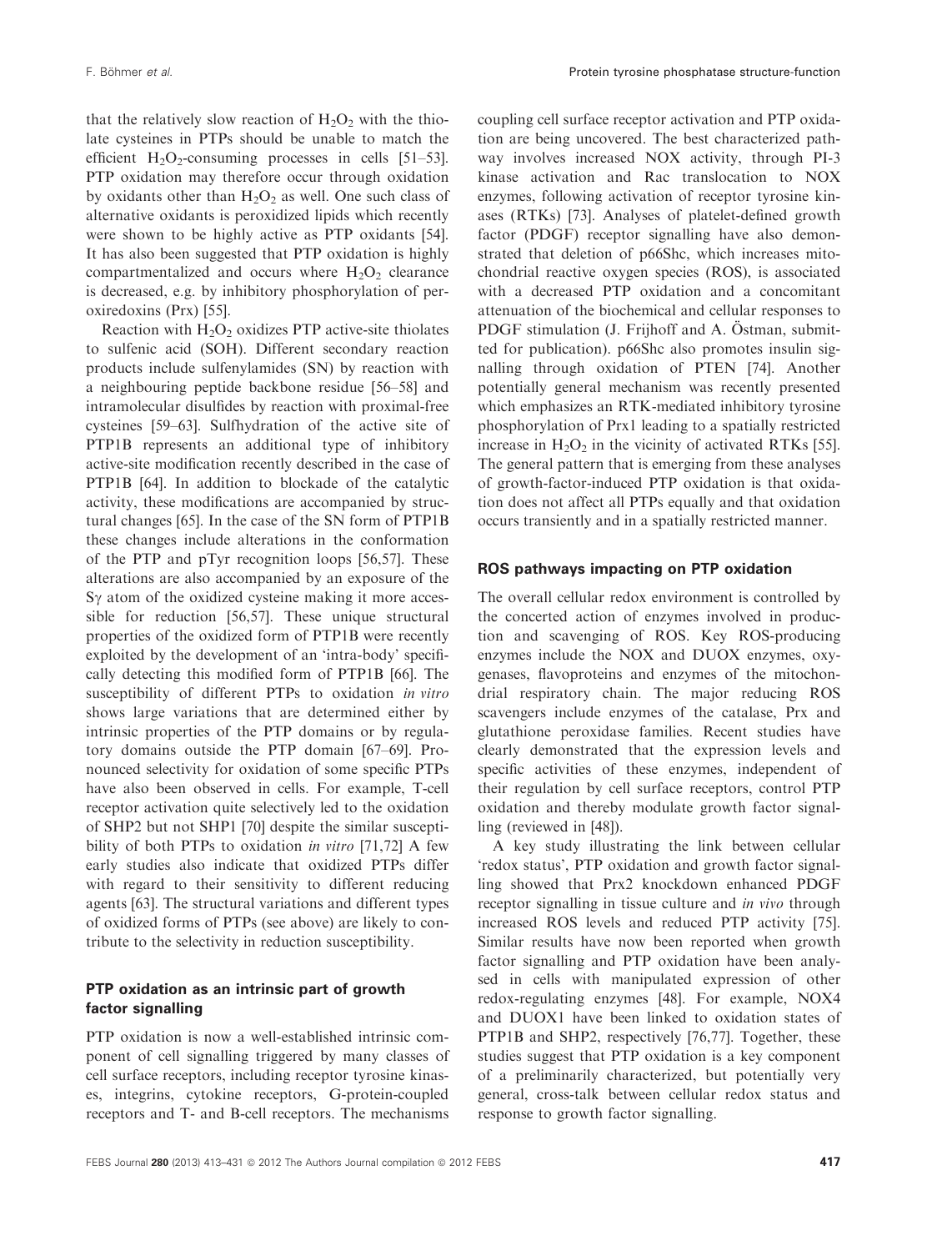#### PTP oxidation in cancer cells

Pertubation of PTP functions has been implicated in several pathologies including inflammation, atherosclerosis and cancer. One mechanism that is receiving increased attention is the potentially pathogenic oxidation of PTPs, which occurs in the context of several of these pathologies and may even contribute to their development. We would like to emphasize here some remarkable recent progress in the understanding of the role of PTP oxidation in cancer cells. Cancer cells frequently exhibit comparatively higher ROS levels than their normal counterparts (reviewed in 78). It is generally assumed that these are contributing to oncogenesis by fuelling mitogenic, motogenic and survival signalling. Moreover, elevated ROS in conjunction with deregulated mechanisms for maintenance of genetic stability have been shown to enhance mutagenesis [79,80], thereby presumably contributing to tumourpromoting lesions. Still, ROS production in cancer cells is regulated and, by adaptive responses, balanced to levels which are compatible with cell survival (reviewed in [81]). Elevated ROS in cancer cells have prompted therapeutic considerations. On the one hand,

quenching of ROS by small molecules may be beneficial and aid conventional cancer therapies [82]. On the other hand, elevated ROS levels may make cancer cells prone to selective toxic effects of agents that increase ROS levels further, beyond a threshold causing cytotoxicity [81–83].

For some cancer types it has been possible to link elevated ROS production to specific oncogenic lesions, such as oncogenic mutations causing activation of the small GTPase RAS in multiple cancers [62,84,85] or gene rearrangements leading to constitutively active protein tyrosine kinases such as BCR-ABL in chronic myeloid leukaemia [86], constitutively active Fms-like tyrosine kinase 3 (FLT3) internal tandem duplication of FLT3 (FLT3ITD) [80] in acute myeloid leukaemia (AML), or mutant Janus kinase 2 (JAK2V617F) in myeloproliferative disease [87]. The causes of elevated ROS production were identified to be either elevated activity of membrane-associated NADPH oxidases or enhanced mitochondrial activity [84,85,87–89].

PTPs present one class of possible targets of elevated ROS in cancer cells. Their inactivation may eliminate negative regulation of mitogenic, anti-apoptotic and motogenic pathways (Fig. 2). Indeed, PTP oxidation in



Fig. 2. PTP oxidation in cancer cells may contribute to cell transformation. Oncoproteins such as activated Ras or activated tyrosine kinases can drive ROS formation in cancer cells through mechanisms involving activation of NOX enzymes, elevated activity of mitochondria or further pathways. ROS appear to oxidize selected PTPs, leading to inactivation by modification of the catalytic cysteine (shown in the thiolate state) to different possible oxidation products (denoted SO-x). The exact identity of oxidants and molecular reasons leading to a pronounced selectivity of this process are not yet known. Some PTPs whose oxidation has been demonstrated in cancer cells are indicated. Oxidized PTPs can no longer control mitogenic, motogenic and anti-apoptotic signalling processes, which are therefore enhanced. It is assumed that this process contributes to oncogenesis, which has been shown recently in some examples.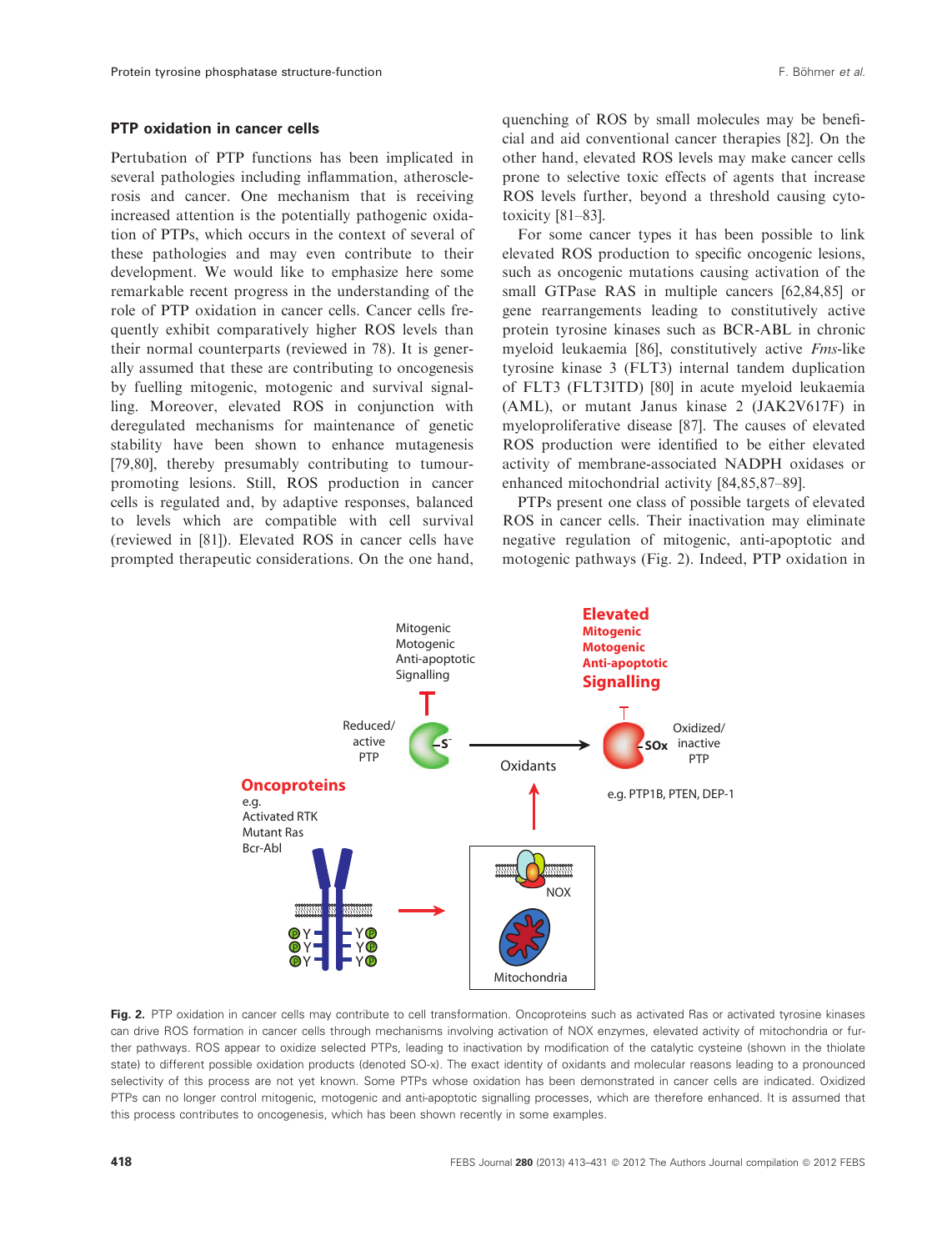cancer cells has now been convincingly demonstrated in several studies. Global inactivation of PTP activity in cell lysates was reported early on, e.g. in BCR-ABL expressing cells [86]. In pioneering research, the oxidation of PTP1B in several cancer cell lines has been demonstrated by mass spectrometric analysis. A significant fraction of PTP1B in A431 carcinoma cells was even shown to be irreversibly inactivated [90]. A recent comprehensive analysis has now revealed that oxidation of PTPs is indeed a common phenomenon in cancer cells [91]. Different cancer cell lines exhibited specific PTP oxidation profiles. Frequently, multiple PTPs were found to be oxidized. For example, A431 cells harboured not only oxidized PTP1B (PTPN1) but also oxidized PTPN4, PTPN21, PTPN23, PTPRA, PTPRE, PTPRJ, PTPRK and PTPRS [91].

Importantly, recent studies have also shown that PTP oxidation in cancer cells is not only a secondary effect but appears to causally contribute to cell transformation. One example is the tumour suppressor PTEN. Loss or reduction of PTEN function by mutations or deletions occurs frequently in solid tumours. As a consequence, higher levels of the PTEN substrate phosphatidylinositol 3,4,5-trisphosphate lead to activation of multiple anti-apoptotic, pro-mitogenic and metabolic pathways, partially mediated by activation of the AKT/PKB pathway (reviewed in [92]). PTEN is highly susceptible to inactivation by reversible oxidation [69] and this appears to be another mechanism for partial inactivation of PTEN in certain cancer types. In human T-cell acute lymphoblastic leukaemia (T-ALL), AKT⁄ PKB is frequently hyperactivated. In a fraction of these cases, PTEN is inactivated or lost by mutation. However, in another fraction of cases AKT⁄ PKB activation is partially linked to PTEN inactivation by reversible oxidation. Notably, in PTEN-positive T-ALL lines, AKT⁄ PKB activation is diminished by treatment of cells with reducing agents, whereas this is not possible in cells that have lost PTEN expression [93]. Other studies have suggested a role for PTEN oxidation in pancreatic cancer [94] and more recently in RAS- and ERB2-driven tumours [95].

Work from two of our laboratories has recently provided evidence for a role of oxidation of DEP-1 in cell transformation [89]. DEP-1 is known to negatively regulate different RTKs and is also considered a tumour suppressor [96,97]. Recently, the hematopoietic RTK FLT3 has been identified as another substrate of DEP-1 [98]. As indicated above, AML cells harbouring a mutant form of FLT3, FLT3ITD, exhibit elevated ROS levels. In such cells, DEP-1 is partially inactivated, but activity is restored by cell treatment with FLT3ITD inhibitors which diminish ROS formation. DEP-1 is inactivated in primary AML blasts if they express FLT3ITD but not if they harbour wild-type FLT3. Different means to interrupt ROS production, such as overexpressing the ROS scavenger enzyme Prx1, also reactivate DEP-1. Importantly, abrogation of ROS formation attenuates transformation in vitro and in vivo in a DEP-1 dependent manner. These results suggest that inactivation of DEP-1, a negative regulator of FLT3, contributes to FLT3ITD-driven transformation.

## Pathogenic PTPs

In recent years, a significant amount of structural data has been published on PTPs from several pathogens that explain their physiological functions and the molecular basis for substrate binding (Table 1). This has provided a platform for design and development of drug candidates. However, few structures are available from pathogenic microorganisms in comparison with human PTPs. We discuss here the progress made in uncovering these structures and the relevance of PTP molecules for pathogen biology.

## Identification of PTPs in the genomes of pathogens

The available genome data of many microorganisms facilitated the prediction of their protein phosphatase complements or 'phosphatome' and the comparative analysis with those of the host [99–107], showing significant differences to the human [1,108]. The automatic classification of genome data into the various families of phosphatases has populated the phosphatase resource PhosphaBase that features over 11 000 entries (http:// www.bioinf.manchester.ac.uk/phosphabase/ [109]). A much slower progress has followed on the biological and functional analysis of phosphatases from microorganisms. However, the emerging picture is that phosphatases, mainly PTPs, play very significant roles in controlling their physiology and pathogenicity. Bacterial pathogens have developed a number of sophisticated strategies to efficiently infect and proliferate in the host cells. These involve manipulation of the host signalling pathways by bacterial effectors to facilitate invasion and survival. Many of these effectors are phosphatases that alter the phosphorylation of proteins and phosphoinositides (reviewed in [110–112]). In protozoan parasites PTPs are also critical in infection and transmission of the parasites. The role of PTPs in viruses is less clear.

Given the role of PTPs in the virulence and viability of pathogens, PTPs represent an important source of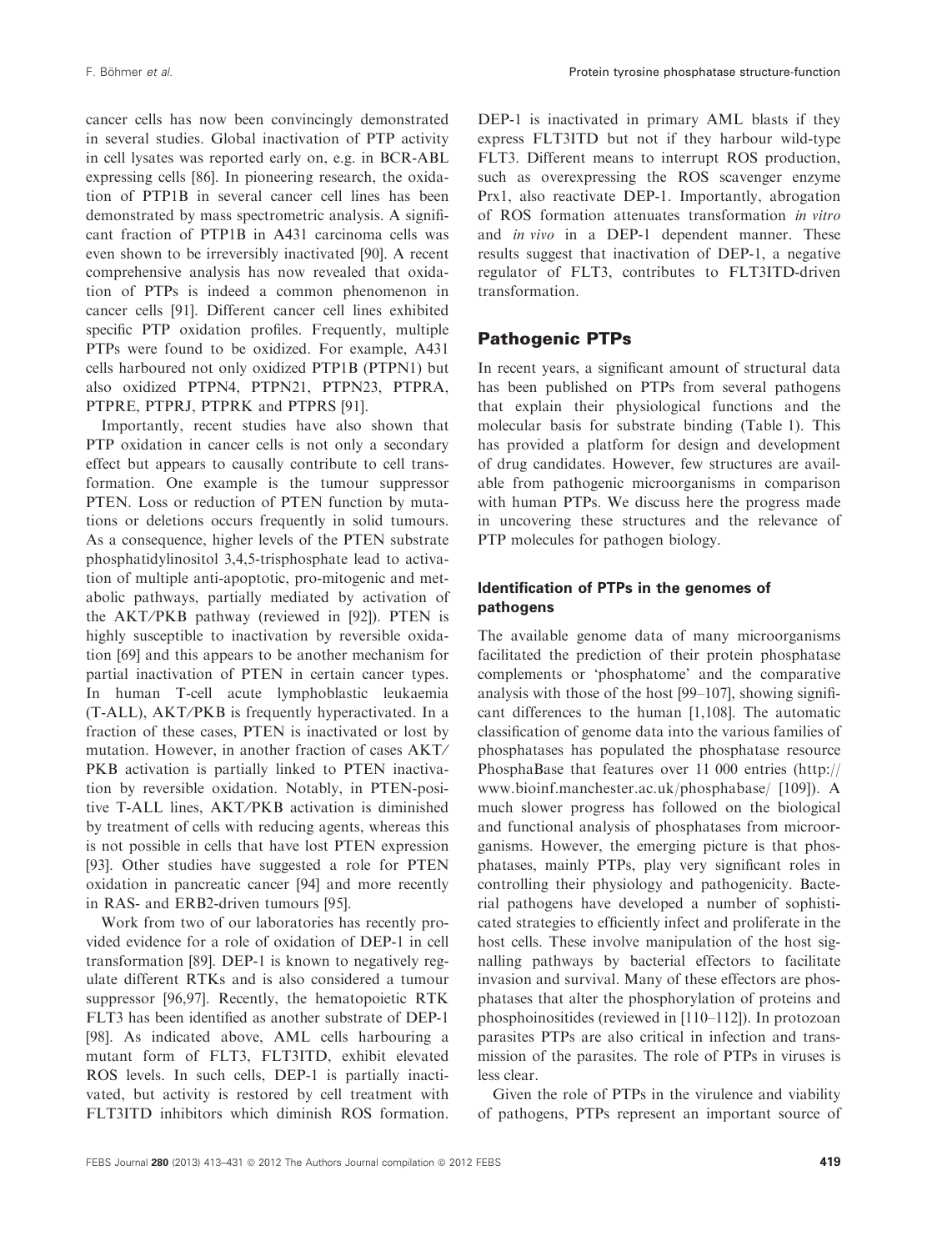| ā<br>j<br>j<br>į<br>Í<br>į                                                                              |                                                     |
|---------------------------------------------------------------------------------------------------------|-----------------------------------------------------|
| $\mathsf{C}$                                                                                            |                                                     |
| ì<br>ì<br>İ<br>l                                                                                        |                                                     |
| j<br>ς<br>Σ<br>١                                                                                        |                                                     |
| ׇ֚֓֡<br>ı                                                                                               |                                                     |
| I<br>j                                                                                                  |                                                     |
| į<br>I<br>֧֦֧֢ׅ֧֧֚֚֚֚֚֚֚֚֚֚֚֚֚֚֚֚֚֚֚֚֚֚֬֝֝                                                              |                                                     |
|                                                                                                         |                                                     |
| Ì<br>ì                                                                                                  |                                                     |
| i<br>١<br>ţ                                                                                             |                                                     |
| ś<br>$\mathfrak{g}$                                                                                     |                                                     |
| j<br>$\frac{1}{2}$<br>í<br>l                                                                            |                                                     |
| l<br>$\frac{1}{1}$<br>j<br>Í<br>d<br>١<br>$\overline{)}$<br>ś                                           |                                                     |
| Í<br>ì<br>Ï<br>֖֖֖֖֖֖֪ׅ֖֚֚֚֚֚֚֚֚֚֚֚֚֚֚֚֚֚֚֚֬֝֝֝֝<br>i                                                   |                                                     |
| I<br>Í<br>S                                                                                             |                                                     |
| こくく<br>l<br>١<br>j<br>᠈<br>i<br>ī<br>Ś<br>l                                                             |                                                     |
| SASP.<br>İ<br>.<br>.<br>.<br>$\vec{\epsilon}$<br>s<br>S<br>J<br>5<br>$\overline{a}$<br>١<br>İ<br>í<br>ì | į<br>ziri)<br>i<br>ł                                |
| enic<br>–<br>ļ<br>j<br>I<br>$\overline{ }$                                                              | ś<br>Í<br>Ż<br>Ì<br>١<br>ł<br>j<br>l                |
| j<br>$\frac{1}{2}$<br>Í                                                                                 | 5<br>j<br>ł<br>١<br>$\frac{5}{2}$                   |
| i<br>alole<br>ı                                                                                         | י<br>יימו<br>¢<br>ì<br>$\frac{1}{3}$<br>t<br>۱<br>Ó |

| Organism                   | Protein            | PDB ID                                        | Ligand                                                           | Activity                              | Function                                                              | Reference        |
|----------------------------|--------------------|-----------------------------------------------|------------------------------------------------------------------|---------------------------------------|-----------------------------------------------------------------------|------------------|
| Vaccinia virus             | THV                | <b>SCM3</b><br>2RF6                           | Phosphate<br>Sulfate                                             | <b>DSP</b>                            | Essential for viability in host cells, prevents<br>antiviral response | 113              |
| Variola virus              | VH <sub>1</sub>    | 2P4D                                          |                                                                  | <b>DSP</b>                            | Essential for viral particle production                               | 114              |
| Baculovirus (AcNP)         | BVP                | <b>GNAI</b>                                   | Phosphate                                                        | mRNA phosphatase                      | mRNA capping, not essential for replication                           | 115              |
| Salmonella typhimurium     | SptP               | 1G4W<br><b>IG4U</b>                           | Rac1                                                             | È                                     | Responsible for cellular recovery after<br>infection/internalization  | 118              |
| Salmonella typhimurium     | SptP               | $\frac{130}{11}$                              | SicP                                                             | $\frac{P}{T}$                         |                                                                       | 119              |
| Yersinia enterocolitica    | YopH               |                                               | Tungstate                                                        | PTP                                   | Essential for virulence, disrupting signalling                        | 125              |
|                            |                    |                                               |                                                                  |                                       | pathways necessary for phagocytosis                                   |                  |
| Yersinia enterocolitica    | <b>YopH</b>        | <b>IYTS</b>                                   | Sulfate                                                          | PTP                                   |                                                                       | 126              |
| Yersinia enterocolitica    | <b>Hook</b>        | <b>IE</b>                                     | Nitrate                                                          | PTP                                   |                                                                       | 127              |
| Yersinia enterocolitica    | YopH               | 3F9B                                          | Divanadate                                                       | PTP                                   |                                                                       | 128              |
| Yersinia pestis            | YopH               |                                               | Ac-DADE-F2Pmp-L-NH2                                              | PTP                                   |                                                                       | 129              |
| Yersinia enterocolitica    | Hdoy               | $\frac{1020}{100}$                            | SKAP-HOM                                                         | PTP                                   |                                                                       | 130              |
|                            |                    |                                               | P-peptide                                                        |                                       |                                                                       |                  |
| Yersinia enterocolitica    | YopH               | 1PA9                                          | N,4-dihydroxy-N-oxo-3-(sulfooxy)<br>benzenaminium                | PTP                                   |                                                                       | $\overline{131}$ |
| Yersinia enterocolitica    | YopH               | ⊃ૅ<br><b>3BLT, 3BL</b><br>$\frac{38Mg}{2Y^2}$ | Phenyl ethenesulfonate                                           | PTP                                   |                                                                       | 162              |
|                            |                    |                                               |                                                                  | PTP                                   |                                                                       |                  |
| Yersinia pestis            | YopH               |                                               | 4-[3-(Difluoro-phosphono-methyl)<br>phenyl]phenyl]methoxyazanium |                                       |                                                                       | 133              |
| Escherichia coli           | Wz <sub>b</sub>    | <b>ALVV2</b>                                  | Nilli) ion                                                       | LMWPTP                                | Export of colanic acid                                                | 137              |
| Campylobacter jejuni       | Cj1258             |                                               |                                                                  | LMWPTP                                | Unknown                                                               | 139              |
| Mycobacterium tuberculosis | MptpA              | $\frac{294}{296}$                             | Chloride                                                         | LMWPTP                                | Essential for virulence                                               | 163              |
| Mycobacterium tuberculosis | MptpB              | $\overline{\text{NW}}$                        | Phosphate                                                        | Polyphosphatase                       | Essential for virulence                                               | 147              |
| Mycobacterium tuberculosis | MptpB              | 2025                                          | OMTS inhibitor                                                   | Polyphosphatase                       | Essential for survival in infected host                               | 148              |
| Staphylococcus aureus      | PtpA               | <b>3ROF</b>                                   | Phosphate                                                        | LMWPTP                                | Unknown                                                               | 146              |
| Neisseria meningitidis     | <b>NMA1982</b>     | 2F46<br>2WJD                                  | Chloride                                                         | Putative phosphatase                  | Unknown                                                               | $\overline{151}$ |
| Streptococcus pneumoniae   | CpsB               |                                               | Mn(II) ion                                                       | Metal-dependent PTP                   | Regulation of capsular polysaccharide                                 | 137              |
|                            |                    |                                               |                                                                  |                                       | biosynthesis, critical for virulence                                  |                  |
| Bacillus subtilis          | YwqE               | 3QY6                                          | Fe(III) ion                                                      | Metal-dependent PTP                   | Regulation of polysaccharide biosynthesis                             | 152              |
| Selenomonas ruminantium    | PTPLP              | 2B40<br>2PSZ<br>1024                          | Chloride, glycerol                                               | nositol polyphosphatases              | Unknown                                                               | 155,156<br>154,  |
| Mitsuokella multacida      | PTPLP              | 3F41<br>2J6P                                  | 1,2-Ethanediol                                                   | Inositol polyphosphatases             | Unknown                                                               | 157              |
| Leishmania major           | LmAcr <sub>2</sub> |                                               | Sulfate                                                          | Arsenate reductase and<br>phosphatase | Arsenic detoxification                                                | 158              |
| Trypanosoma brucei         | TbPTP <sub>1</sub> | 3M4U                                          | Phosphate                                                        | PTP                                   | Functional switch in lifecycle control                                | 161              |
|                            |                    |                                               |                                                                  |                                       |                                                                       |                  |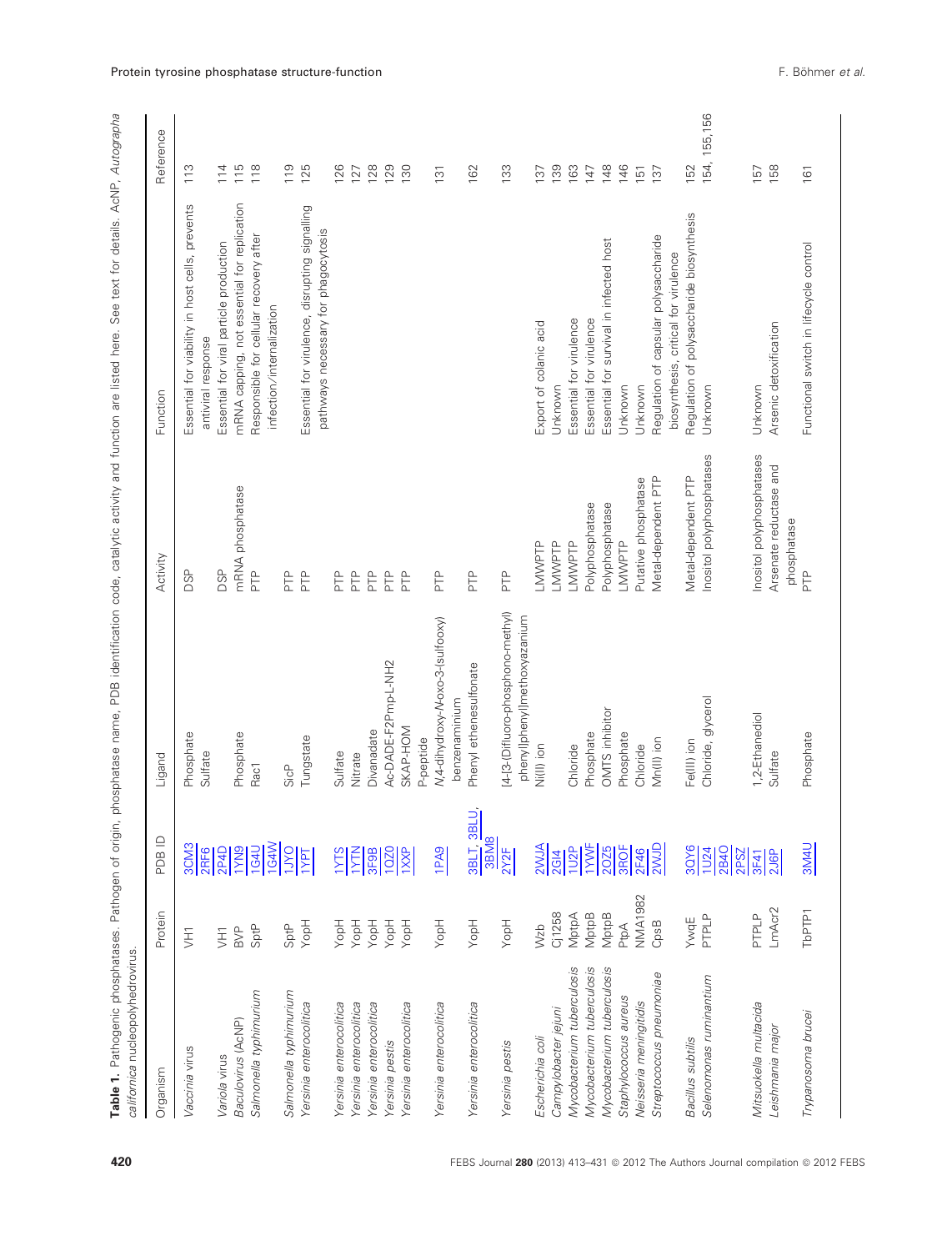new targets for chemical intervention in the treatment of infections. In order to develop potent compounds as drug candidates, structural information of the target is critically important.

#### Structures of viral PTPs

Only five structures of viral phosphatases are reported, three of them in the PTP superfamily: two DUSPs, VH1 from Vaccinia virus [113] and VH1 from Variola virus (causing agent of smallpox [114]), and one mRNA capping triphosphatase (BVP from Baculovirus [115]). VH1 is highly conserved among poxviruses and essential for viability of Vaccinia virus in tissue cultures. The Variola VH1 is important in blocking host antiviral response via interferon  $\gamma$  signalling and dephosphorylation of the host STAT1. This VH1 is essential for the production of mature virus particles and therefore an attractive drug target. Viral VH1 phosphatases share a similar fold with mammalian DSPs and the human VHR. The electrostatic surface charge distribution is very similar between the two viral phosphatases but clearly different from human VHR, which shows a more electronegative surface (Fig. 3). Other differences include the N-terminal helix orientation and deletions at the loop connecting the last strand in the  $\beta$  sheet (Fig. 3). Two insertion loops flanking the active site in VHR form high walls with a Tyr and Phe at the rim, but in the viral VH1s there is a shallow pocket adjacent to the active-site cleft. All these differences could be exploited in the design of specific inhibitors. Initial efforts show promising results with inhibitors of Vari*ola* VH1 with  $IC_{50}$  values in the low micromolar range [114].

#### Structures of bacterial PTPs

In bacteria, two PTP subfamilies have been identified, the low molecular weight PTPs (LMWPTPs) and the classic type I Cys-based PTPs. The 3D structures for a number of them have been determined, showing a very similar fold to their mammalian orthologues, with the main differences being due to sequence variations and electrostatic surface potential.

## Type I PTPs

Salmonella enterica uses a number of virulence factors that induce cytoskeletal rearrangements in the host cell, facilitate bacterial internalization and reverse the morphological changes afterwards to restore normal cellular functions [116]. SptP is a multidomain effector protein responsible for cellular recovery after

internalization [117]. It contains an N-terminal region that binds the chaperone SicP, essential for translocation of SptP, a GAP domain that binds to activated Rac1 and Cdc42, and a C-terminal PTPase domain. The structure of the PTP domain [118] reveals a classic fold, featuring a conserved P-loop signature motif and a WPD loop (containing the catalytic Asp) as found in eukaryotic PTPs (Fig. 3). Despite similarities there are interesting differences: a larger opening of the active site (double pocket), an acidic pocket on top of the active site, not present in other PTPs, and the absence of a PTP1B-like basic secondary pocket (P2 in Fig. 3). The N-terminal domain shows conservation of the 3D binding interface and critical activating residues with the host GAP [119].

Yersinia species are the causing agents of bubonic plague (Y. pestis), gastrointestinal disorders (Y. pseudotuberculosis, Y. enterocolitica) and potential biological warfare agents. Yersinia uses the type III secretion system to inject up to six effectors into the host cells. One of these effectors is Yersinia outer protein H (YopH), a two-domain protein with an N-terminal docking region linked by a Pro-rich region to a PTP domain. YopH is essential for virulence in mice [120] disrupting signalling pathways necessary for phagocytosis. The N-terminal domain is required for binding to the specific chaperone SycH that drives translocation of YopH, and for binding to phosphorylated target proteins in the host [121]. NMR and X-ray structures of both domains are now available in the apo forms as well as in complex with small molecules and peptide ligands [122–124]. The X-ray crystal structure of the catalytic domain of YopH was one of the first PTP structures to be solved [125] as well as complexes with phosphate, tungstate, nitrate and vanadate [126–128]. The 3D fold is similar to classic mammalian PTPs, such as PTP1B. In the structure of YopH in complex with a peptide substrate analogue (Ac-DADE-F2Pmp-L-NH2) [129], two molecules of peptide were found bound to the PTP domain. One molecule binds in the active site with the pTyr mimic towards the P loop, while the second molecule binds to a non-catalytic remote site, on the opposite side of the molecule (Fig. 3). Further mutagenesis and functional studies in cells and animal infection models demonstrated that the phospho-binding site 1 (at the N-terminal domain) and site 2 (PTP domain secondary site) cooperate to promote phospho-substrate targeting in vivo, and this activity is important for Yersinia virulence [130].

Structures of YopH with potent inhibitors are also available, including p-nitrocatechol sulfate [131], aryl vinyl sulfonates that form covalent adducts with the catalytic Cys [132] and the aminooxy-containing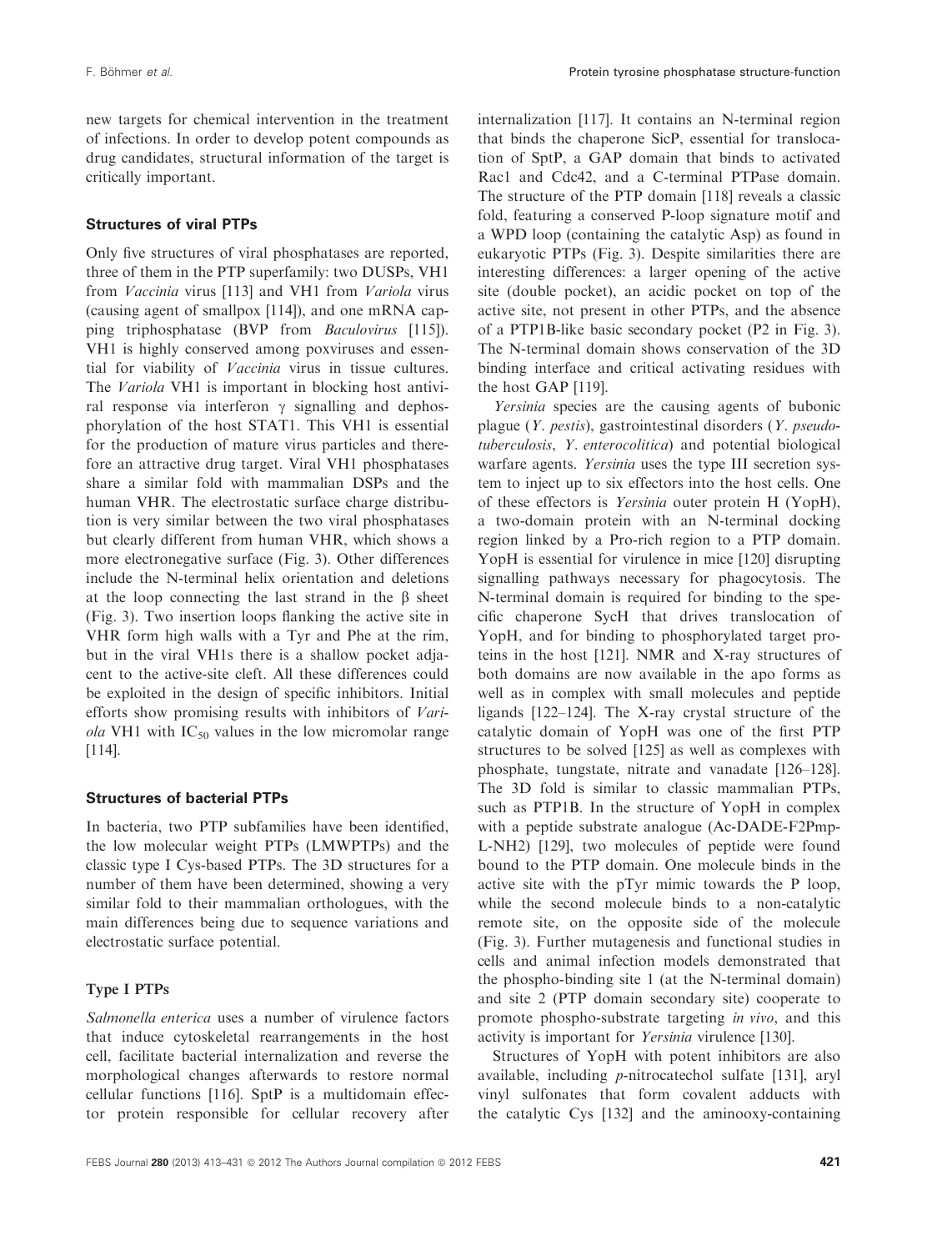

Fig. 3. Structural comparison of phosphatases from pathogens. Ribbon diagrams are provided for the molecular structures and in some cases the electrostatic surface is shown, with the electronegative charged regions in red and electropositive in blue. When relevant, the active site is indicated by an arrow (or circled). Ligands are shown in a ball-and-stick representation or in CPK colour scheme. The protein names are used in the figure, and the PDB ID coordinates used are the following: Vaccinia VH1 ([2RF6](http://www.rcsb.org/pdb/search/structidSearch.do?structureId=2RF6)), Variola VH1 ([2P4D](http://www.rcsb.org/pdb/search/structidSearch.do?structureId=2P4D)), human VHR [\(1VHR](http://www.rcsb.org/pdb/search/structidSearch.do?structureId=1VHR)), Salmonella SptP ([1G4W](http://www.rcsb.org/pdb/search/structidSearch.do?structureId=1G4W)), human PTP1B [\(1XBO\)](http://www.rcsb.org/pdb/search/structidSearch.do?structureId=1XBO), bacterial LMWPTPs ([2WJA](http://www.rcsb.org/pdb/search/structidSearch.do?structureId=2WJA), [2GI4,](http://www.rcsb.org/pdb/search/structidSearch.do?structureId=2GI4) [1U2P](http://www.rcsb.org/pdb/search/structidSearch.do?structureId=1U2P), [3ROF](http://www.rcsb.org/pdb/search/structidSearch.do?structureId=3ROF)), human LMWPTPB ([1XWW](http://www.rcsb.org/pdb/search/structidSearch.do?structureId=1XWW)), Yersinia YopH ([1XXP](http://www.rcsb.org/pdb/search/structidSearch.do?structureId=1XXP), [1PA9,](http://www.rcsb.org/pdb/search/structidSearch.do?structureId=1PA9) [3BLT,](http://www.rcsb.org/pdb/search/structidSearch.do?structureId=3BLT) [2Y2F](http://www.rcsb.org/pdb/search/structidSearch.do?structureId=2Y2F)), M. tuberculosis MptpB [\(1YWF,](http://www.rcsb.org/pdb/search/structidSearch.do?structureId=1YWF) [2OZ5\)](http://www.rcsb.org/pdb/search/structidSearch.do?structureId=2OZ5), S. pneumoniae CpsB ([2WJD\)](http://www.rcsb.org/pdb/search/structidSearch.do?structureId=2WJD), B. subtilis YwqE ([3QY6](http://www.rcsb.org/pdb/search/structidSearch.do?structureId=3QY6)), Mitsuokella multiacida PTPLP [\(3F41\)](http://www.rcsb.org/pdb/search/structidSearch.do?structureId=3F41). CNS is N,4-dihydroxy-N-oxo-3-(sulfooxy)benzenaminium, PSY is phenyl ethenesulfonate, and YI1 is [4-[3-(difluoro-phosphono-methyl)phenyl]phenyl]methoxyazanium.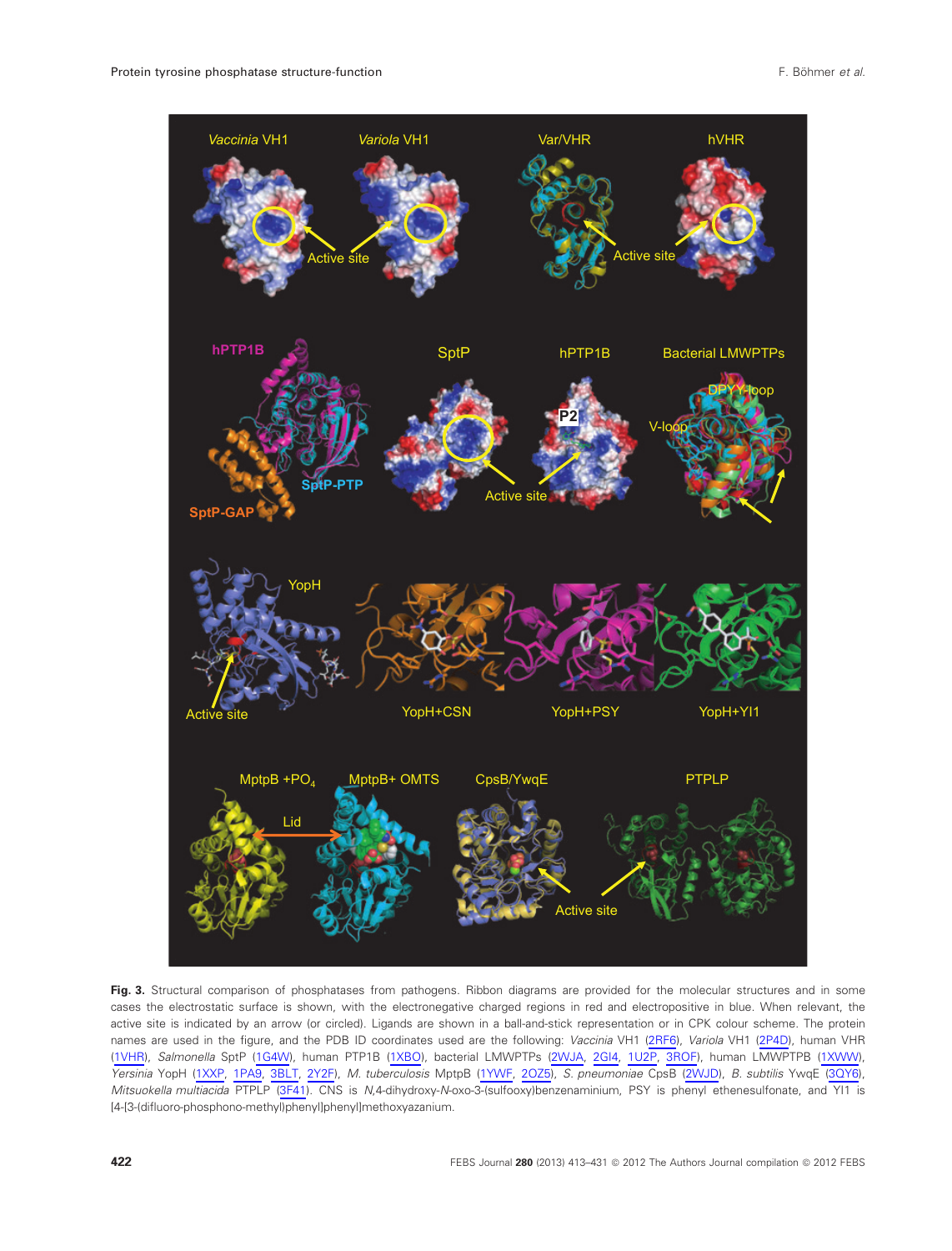inhibitor [133] that led to the design of furanyl-based oxime derivatives. The best compound of this series  $(IC<sub>50</sub> = 190$  nm) shows specific inhibition of intracellular bacterial growth in human macrophages at  $10 \mu$ M with no significant toxicity.

#### Type II PTPs (LMWPTPs)

LMWPTPs are found in all bacterial species, playing important roles in different aspects of polysaccharide transport and virulence [111]. All reported structures of prokaryotic LMWPTPs share the same overall a/b fold typical of the eukaryotic LMWPTPs, with a central four-stranded parallel  $\beta$  sheet flanked by five  $\alpha$  helices and the conserved P loop at the bottom of the active-site cleft. Main differences are observed primarily at two positions: connections  $\alpha$ 4– $\beta$ 4 and  $\beta$ 4– $\alpha$ 5, where there is poor conservation across species (arrows in Fig. 3).

In Escherichia coli the LMWPTP Wzb participates in the export of colanic acid [134] and dephosphorylates the Wzc kinase [135]. Homologous phosphatase/kinase pairs have been identified in other Gram-negative bacteria (Acinetobacter johnsonii, Erwinia amylovora, Pseudomonas solanacearum, Klebsiella pneumoniae [110,135]) and Mycobacterium tuberculosis [136]. The structure of Wzb has been determined by NMR spectroscopy [137] and shows differences in the gatekeeper residue position at one side of the active site. Instead of the aromatic W or Y found in the mammalian LMWPTP, Wzb has a hydrophobic Leu residue and also lacks the second Y in the DPYY loop. The importance of these residues in substrate binding may explain the lower activity observed for this phosphatase. Campylobacter jejuni, which causes food-borne bacterial enteritis, contains a single Tyr phosphatase Cj1258 [138] of unknown physiological role. The NMR structure [139] revealed a typical LMWPTP fold confirming its assignment as a phosphatase and it shows flexibility in loop regions that surround the active site (V loop, DPYY loop) [139] in response to ligand binding.

M. tuberculosis contains two secreted PTPs, MptpA and MptpB, both required for intracellular survival in macrophages and playing a critical role in establishing infection and sustaining survival of M. tuberculosis in the host cells [140–142]. For this reason they constitute important targets against tuberculosis [143]. The X-ray structure of MptpA shows the conserved LMWPTP fold, with significant differences at the V loop and in the molecular surface electrostatics [143], responding to their different interacting partners. MptpA binds to the bacterial PtKA [136], while the mammalian counterpart targets and dephosphorylates a number of receptor Tyr kinases, not present in bacteria (reviewed

in [144]). Several inhibitors for MptpA have been reported (reviewed in [143]) with a family of chalcones showing an effect on M. tuberculosis survival in macrophages [145]. Chalcones are intermediates in flavonoid biosynthesis in plants and are competitive active site binding inhibitors of MptpA [145]. However, the high homology to the human orthologue still poses serious selectivity issues before these drugs can be used for tuberculosis treatment.

Staphylococcus aureus contains two LMWPTPs (PtpA and PtpB) but their biological roles have not yet been assigned. The main differences in the structure of PtpA [146] locate to the V-loop position and the Trp44 analogue of the human gatekeeper Trp/Tyr 49 (B⁄A isoform). The reason for the conformational changes is explained by the binding of a fragment from the His tag of the recombinant protein near the V loop (shown in cyan and sticks in Fig. 3) and underscores the importance of the V loop.

### Unusual PTP structures

MptpB shows an unusual fold, resembling the human myotubularin MTMR, that deviates from the classic PTP fold. The structure contains a flexible lid that partially covers the active site in the  $PO<sub>4</sub>$  bound form [147] but is open in the complex with inhibitor [148] (Fig. 3). This phosphatase displays a very large active site, unlike the narrow and deep PTP cleft, which is consistent with its phosphoinositide activity [149]. The P-loop signature contains an extra basic Arg residue like other lipid phosphatases such as PTEN and MTMs. Interestingly MptpB contains the catalytic Asp in the P loop rather than in the distant WPD loop of classic PTPs. This feature is shared with MTMs and it is the trademark of a large family of Mptp-like atypical lipid phosphatases in microorganisms [150].

Neisseria meningitidis causes meningitis and septicaemia. Only one structure is available on a protein of unknown function NMA1982 [151], with a molecular weight of 17 461 Da. The overall fold is reminiscent of the LMWPTP but contains a more extended  $\beta$  sheet and extra helices and lacks other regions such as the V loop, Tyr-binding loop and the DPYY loop. The signature  $CX_5R$  motif of classical PTPs is replaced by a  $CX<sub>4</sub>R$  motif in NMA1982. The active site is shallow and contains an additional basic residue (Arg). No obvious acid ⁄ base catalyst is present around the active site, questioning the activity of this putative PTP and its catalytic mechanism.

The most peculiar structures are those of two unique metal-dependent PTPs reported in Bacillus subtilis and Streptococcus pneumoniae [137,152], belonging to the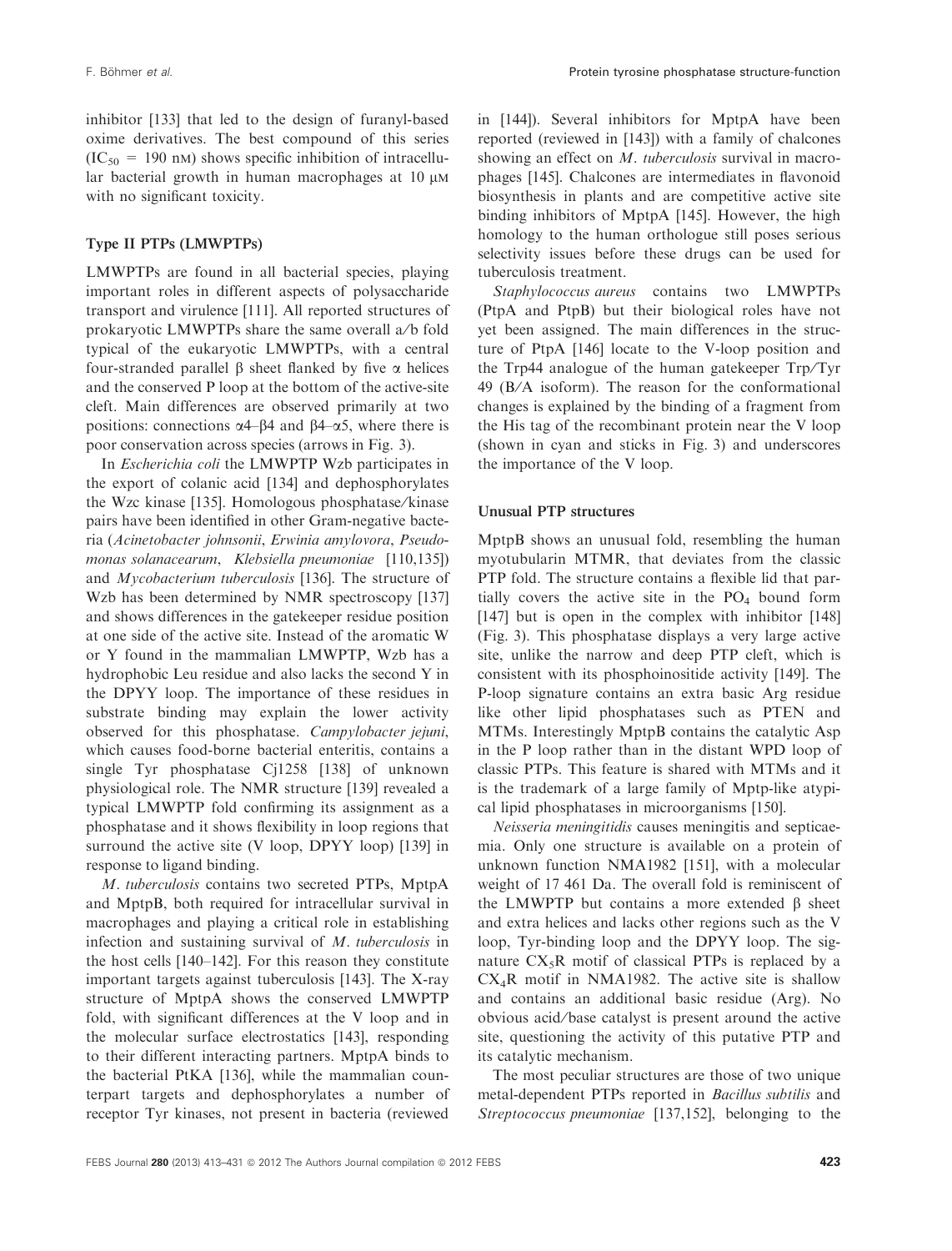polymerase and histidinol phosphatase (PHP) family. Although unrelated, both PHPs and LMWPTPs have analogous biological roles regulating synthesis and export of capsular polysaccharides, critical for virulence [153]. The X-ray structures of CpsB [137] and YwqE [152] have been determined in the presence of different ligands (phosphate, sulfate and metal ions), providing insight into mechanistic details of catalysis. Their folds are clearly distinct from LMWPTPs or other PTPs, and exhibit a central  $\beta$  barrel surrounded by  $\alpha$  helices (Fig. 3). The C-terminal edge of the barrel contains the active site and metal binding sites. Despite the different fold, the binding mode for the  $PO<sub>4</sub>$  in the active site shares structural similarities with CpsB and its functional analogue Wzb.

Another interesting family contains the PTP-like phytases (PTPLPs). These are inositol polyphosphatases found in a wide range of plant and human pathogens that catalyse sequential dephosphorylation of InsP6 to generate lower inositol phosphates. The structures of several PTPLPs have been reported from gastrointestinal colonizing bacteria Selenomonas ruminantium [154–156] and *Mitsuokella multacida* [157]. PTPLPs have a core PTP domain and an IPP domain unique to this phytase family. The PTP domain contains the  $CX<sub>5</sub>R$  signature with the catalytic Cys, Arg and Asp in analogous positions of the classic PTPs suggesting a similar mechanism of catalysis. The Mitsuokella PTPLP has a tandem repeat with two PTP domains (D1, D2) (Fig. 3), similar to that found in mammalian receptor PTPs. The P-loop sequence varies between domains with D1: HCYAGMGRT and D2: HCQA-GAGRT. These differences may be related to differences in catalytic activity and specificity, with D1 favouring dephosphorylation of less phosphorylated forms of myoinositol and D2 favouring the highly phosphorylated forms.

## Structures of protozoan PTPs

PTPs are a small family in protozoa compared with serine/threonine phosphatases [102]. The structures of two of them have been reported. LmACR2 from Leishmania major is an intriguing enzyme that shows both arsenate reductase and phosphatase activity in vitro, and displays sequence and structural similarity with Cdc25 which belongs to the rhodanese/Cdc25 family [158]. Trypanosoma brucei Tyr-specific phosphatase TbPTP1 is a critical switch in regulation of the lifecycle of the parasite [159]. It is also involved in the glycosomal signalling pathway and another STP phosphatase, TbPIP39, was identified as its substrate [160].

The structure of TbPTP1 [161] shows a classic PTP fold but lacks the allosteric inhibitor BZ3 binding site. Yet, this inhibitor impairs TbPTP1 activity [159], both in vitro and in the parasite. Thus the mode of binding of this inhibitor remains unknown.

# **Conclusions**

Structure–function analyses of different PTP subfamilies shed light on the specific features of their catalytic mechanisms. Recent structural and functional data concerning intracellular and extracellular domains as well as their ligands bring an increasing body of evidence that activities of RPTPs are rigorously modulated by dimerization and/or binding of specific ligands. The crystal structure of an entire transmembrane PTP with and without ligand bound to the ectodomain is expected to provide essential insights into the regulation of RPTPs. Oxidation of PTPs by now is established as an important regulatory mechanism for PTPs and future work will focus on the questions why PTPs are differentially oxidized and what the oxidizing agents of PTPs are. This will contribute to understanding the role of oxidation-mediated inactivation of PTPs in cancer. Structure– function analysis of PTPs from pathogens revealed both high similarities with mammalian PTPs as well as remarkable differences in some instances. PTPs from pathogens are often essential virulence or survival factors and the structural data are imperative for rational drug design of new antibiotics, vaccines and anti-infectives.

# Acknowledgements

The authors were all associated with PTPNET, a European Union funded Marie Curie Research Training Network that ran from 2007 until 2011. This review is the direct result of our collaborative efforts within PTPNET. Work in the authors' laboratories is funded by grants from Deutsche Forschungsgemeinschaft (FDB), Deutsche Krebshilfe (FDB), the Romanian National Council for Higher Education Research (CNCSIS) PCE-IDEI 296 ⁄ 2011, 210 ⁄ 2007, PNII-P4/41-038/2007 and POSDRU 89/1.5/S/60746 (SES) and the Research Council for Earth and Life Sciences (ALW 815.02.007, 819.02.021) with financial aid from the Netherlands Organisation for Scientific Research (NWO) (JdH). A.O. and F.D.B. thank Jeroen Frijhoff for help with figure design. This work was supported in part by European Research Community Funds to PTPNET (MRTN-CT-2006-035830).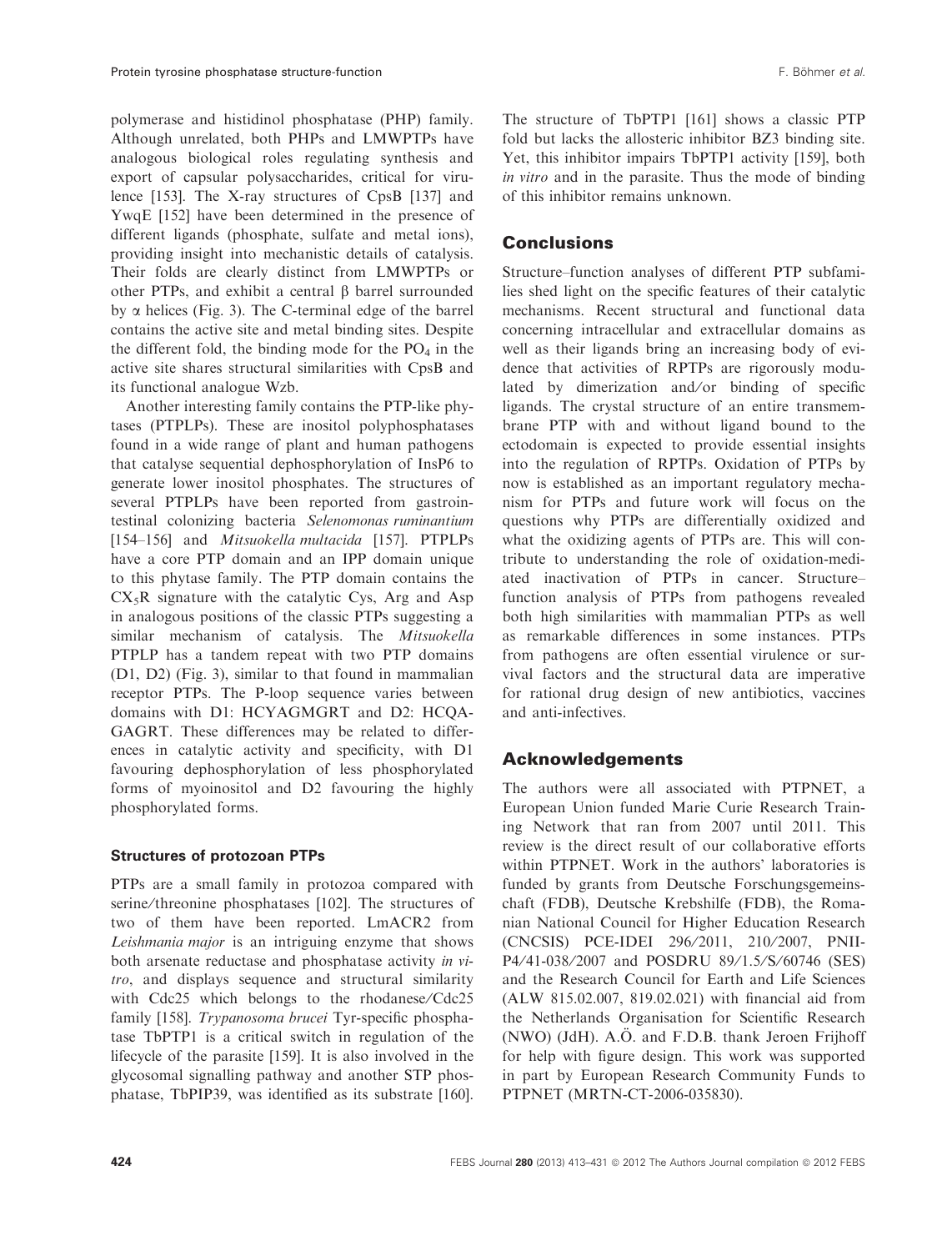## References

- 1 Alonso A, Sasin J, Bottini N, Friedberg I, Friedberg I, Osterman A, Godzik A, Hunter T, Dixon J & Mustelin T (2004) Protein tyrosine phosphatases in the human genome. Cell 117, 699–711.
- 2 Barford D, Flint AJ & Tonks NK (1994) Crystal structure of human protein tyrosine phosphatase 1B. Science 263, 1397–1404.
- 3 Jia Z, Barford D, Flint AJ & Tonks NK (1995) Structural basis for phosphotyrosine peptide recognition by protein tyrosine phosphatase 1B. Science 268, 1754–1758.
- 4 Yuvaniyama J, Denu JM, Dixon JE & Saper MA (1996) Crystal structure of the dual specificity protein phosphatase VHR. Science 272, 1328–1331.
- 5 Barr AJ, Ugochukwu E, Lee WH, King ON, Filippakopoulos P, Alfano I, Savitsky P, Burgess-Brown NA, Muller S & Knapp S (2009) Large-scale structural analysis of the classical human protein tyrosine phosphatome. Cell 136, 352–363.
- 6 Tabernero L, Aricescu AR, Jones EY & Szedlacsek SE (2008) Protein tyrosine phosphatases: structure–function relationships. FEBS J 275, 867–882.
- 7 Hellmuth K, Grosskopf S, Lum CT, Wurtele M, Roder N, von Kries JP, Rosario M, Rademann J & Birchmeier W (2008) Specific inhibitors of the protein tyrosine phosphatase Shp2 identified by high-throughput docking. Proc Natl Acad Sci USA 105, 7275–7280.
- 8 Shen K, Keng YF, Wu L, Guo XL, Lawrence DS & Zhang ZY (2001) Acquisition of a specific and potent PTP1B inhibitor from a novel combinatorial library and screening procedure. J Biol Chem 276, 47311– 47319.
- 9 Lantz KA, Hart SG, Planey SL, Roitman MF, Ruiz-White IA, Wolfe HR & McLane MP (2010) Inhibition of PTP1B by trodusquemine (MSI-1436) causes fat-specific weight loss in diet-induced obese mice. Obesity (Silver Spring) 18, 1516–1523.
- 10 Scott LM, Lawrence HR, Sebti SM, Lawrence NJ & Wu J (2010) Targeting protein tyrosine phosphatases for anticancer drug discovery. Curr Pharm Des 16, 1843–1862.
- 11 Sheriff S, Beno BR, Zhai W, Kostich WA, McDonnell PA, Kish K, Goldfarb V, Gao M, Kiefer SE, Yanchunas J et al. (2011) Molecule receptor protein tyrosine phosphatase gamma (RPTPgamma) ligands that inhibit phosphatase activity via perturbation of the tryptophan-proline-aspartate (WPD) loop. J Med Chem 54, 6548–6562.
- 12 Eswaran J, von Kries JP, Marsden B, Longman E, Debreczeni JE, Ugochukwu E, Turnbull A, Lee WH, Knapp S & Barr AJ (2006) Crystal structures and inhibitor identification for PTPN5, PTPRR and

PTPN7: a family of human MAPK-specific protein tyrosine phosphatases. Biochem J 395, 483–491.

- 13 Yu X, Sun JP, He Y, Guo X, Liu S, Zhou B, Hudmon A & Zhang ZY (2007) Structure, inhibitor, and regulatory mechanism of Lyp, a lymphoid-specific tyrosine phosphatase implicated in autoimmune diseases. Proc Natl Acad Sci USA 104, 19767–19772.
- 14 Teichmann K, Kuhl T, Konnig I, Wieligmann K, Zacharias M & Imhof D (2010) Modulation of SHP-1 phosphatase activity by monovalent and bivalent SH2 phosphopeptide ligands. Biopolymers 93, 102–112.
- 15 Kim SE, Bahta M, Lountos GT, Ulrich RG, Burke TR Jr & Waugh DS (2011) Isothiazolidinone (IZD) as a phosphoryl mimetic in inhibitors of the Yersinia pestis protein tyrosine phosphatase YopH. Acta Crystallogr D Biol Crystallogr 67, 639-645.
- 16 Liu F, Hakami RM, Dyas B, Bahta M, Lountos GT, Waugh DS, Ulrich RG & Burke TR Jr (2010) A rapid oxime linker-based library approach to identification of bivalent inhibitors of the Yersinia pestis protein-tyrosine phosphatase, YopH. Bioorg Med Chem Lett 20, 2813–2816.
- 17 Bilwes AM, den Hertog J, Hunter T & Noel JP (1996) Structural basis for inhibition of receptor protein-tyrosine phosphatase-alpha by dimerization. Nature 382, 555–559.
- 18 Lemmon MA & Schlessinger J (2010) Cell signaling by receptor tyrosine kinases. Cell 141, 1117–1134.
- 19 Majeti R, Bilwes AM, Noel JP, Hunter T & Weiss A (1998) Dimerization-induced inhibition of receptor protein tyrosine phosphatase function through an inhibitory wedge. Science 279, 88-91.
- 20 den Hertog J, Ostman A & Bohmer FD (2008) Protein tyrosine phosphatases: regulatory mechanisms. FEBS J 275, 831–847.
- 21 Blanchetot C, Tertoolen LG & den Hertog J (2002) Regulation of receptor protein-tyrosine phosphatase alpha by oxidative stress. EMBO J 21, 493–503.
- 22 Jiang G, den Hertog J & Hunter T (2000) Receptorlike protein tyrosine phosphatase alpha homodimerizes on the cell surface. Mol Cell Biol 20, 5917–5929.
- 23 Hower AE, Beltran PJ & Bixby JL (2009) Dimerization of tyrosine phosphatase PTPRO decreases its activity and ability to inactivate TrkC. J Neurochem 110, 1635–1647.
- 24 Walchli S, Espanel X & Hooft van Huijsduijnen R (2005) Sap-1/PTPRH activity is regulated by reversible dimerization. Biochem Biophys Res Commun 331, 497–502.
- 25 Lee S, Faux C, Nixon J, Alete D, Chilton J, Hawadle M & Stoker AW (2007) Dimerization of protein tyrosine phosphatase sigma governs both ligand binding and isoform specificity. Mol Cell Biol 27, 1795–1808.
- 26 Takeda A, Wu JJ & Maizel AL (1992) Evidence for monomeric and dimeric forms of CD45 associated with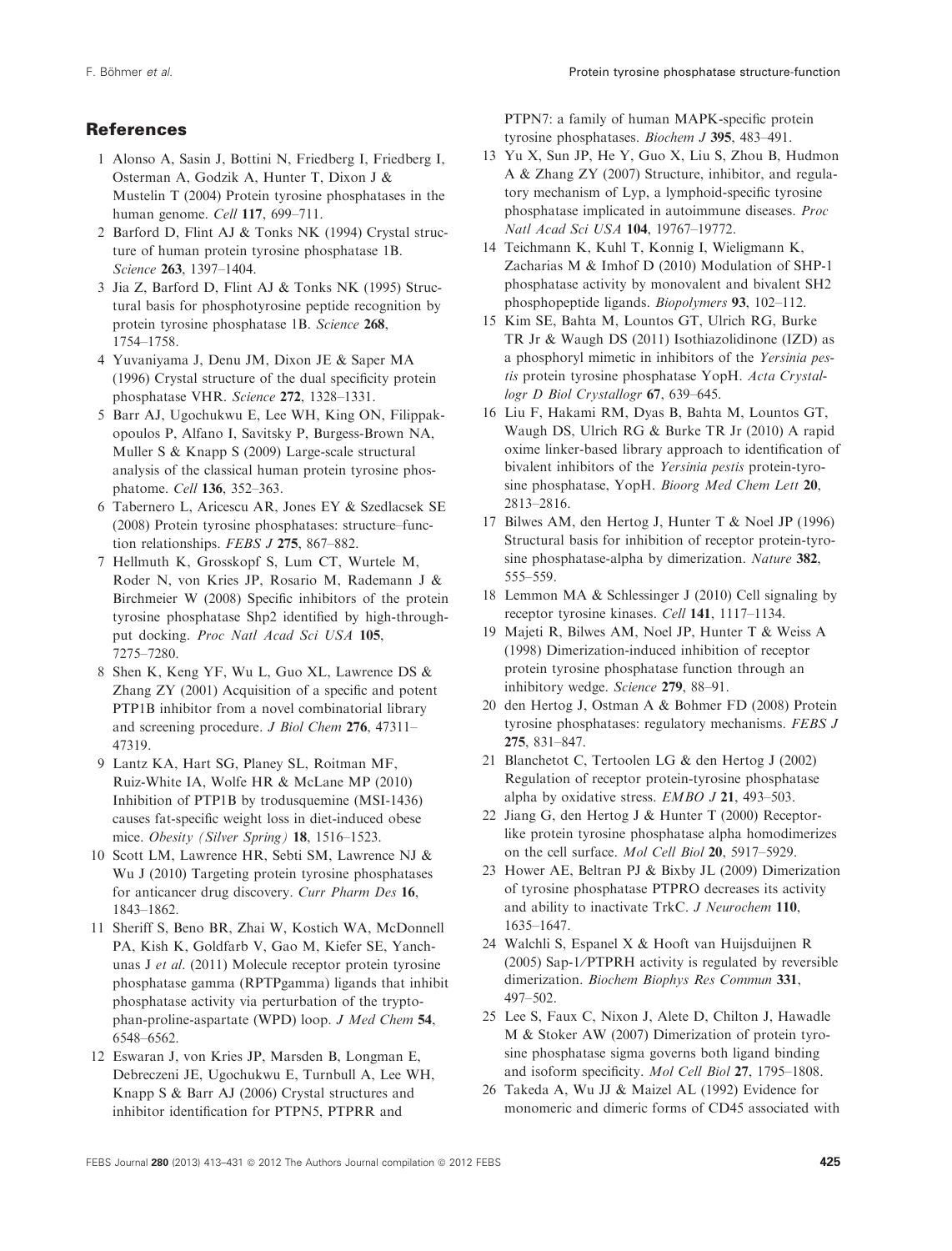a 30-kDa phosphorylated protein. J Biol Chem 267, 16651–16659.

- 27 Toledano-Katchalski H, Tiran Z, Sines T, Shani G, Granot-Attas S, den Hertog J & Elson A (2003) Dimerization in vivo and inhibition of the nonreceptor form of protein tyrosine phosphatase epsilon. Mol Cell Biol 23, 5460–5471.
- 28 Tertoolen LG, Blanchetot C, Jiang G, Overvoorde J, Gadella TW Jr, Hunter T & den Hertog J (2001) Dimerization of receptor protein-tyrosine phosphatase alpha in living cells. BMC Cell Biol 2, 8.
- 29 Noordman YE, Augustus ED, Schepens JT, Chirivi RG, Rios P, Pulido R & Hendriks WJ (2008) Multimerisation of receptor-type protein tyrosine phosphatases PTPBR7 and PTP-SL attenuates enzymatic activity. Biochim Biophys Acta 1783, 275–286.
- 30 Sternberg MJ & Gullick WJ (1990) A sequence motif in the transmembrane region of growth factor receptors with tyrosine kinase activity mediates dimerization. Protein Eng 3, 245–248.
- 31 Kim S, Jeon TJ, Oberai A, Yang D, Schmidt JJ & Bowie JU (2005) Transmembrane glycine zippers: physiological and pathological roles in membrane proteins. Proc Natl Acad Sci USA 102, 14278–14283.
- 32 Langosch D & Arkin IT (2009) Interaction and conformational dynamics of membrane-spanning protein helices. Protein Sci 18, 1343–1358.
- 33 Matthews EE, Zoonens M & Engelman DM (2006) Dynamic helix interactions in transmembrane signaling. Cell 127, 447–450.
- 34 Takahashi T, Takahashi K, Mernaugh RL, Tsuboi N, Liu H & Daniel TO (2006) A monoclonal antibody against CD148, a receptor-like tyrosine phosphatase, inhibits endothelial-cell growth and angiogenesis. Blood 108, 1234–1242.
- 35 Groen A, Overvoorde J, van der Wijk T & den Hertog J (2008) Redox regulation of dimerization of the receptor protein-tyrosine phosphatases RPTPalpha, LAR, RPTPmu and CD45. FEBS J 275, 2597–2604.
- 36 van der Wijk T, Blanchetot C, Overvoorde J & den Hertog J (2003) Redox-regulated rotational coupling of receptor protein-tyrosine phosphatase alpha dimers. J Biol Chem 278, 13968–13974.
- 37 Aricescu AR, Siebold C, Choudhuri K, Chang VT, Lu W, Davis SJ, van der Merwe PA & Jones EY (2007) Structure of a tyrosine phosphatase adhesive interaction reveals a spacer-clamp mechanism. Science 317, 1217–1220.
- 38 Coles CH, Shen Y, Tenney AP, Siebold C, Sutton GC, Lu W, Gallagher JT, Jones EY, Flanagan JG & Aricescu AR (2011) Proteoglycan-specific molecular switch for RPTPsigma clustering and neuronal extension. Science 332, 484–488.
- 39 Xu Z & Weiss A (2002) Negative regulation of CD45 by differential homodimerization of the alternatively spliced isoforms. Nat Immunol 3, 764-771.
- 40 Fukada M, Fujikawa A, Chow JP, Ikematsu S, Sakuma S & Noda M (2006) Protein tyrosine phosphatase receptor type Z is inactivated by ligand-induced oligomerization. FEBS Lett 580, 4051–4056.
- 41 Meng K, Rodriguez-Pena A, Dimitrov T, Chen W, Yamin M, Noda M & Deuel TF (2000) Pleiotrophin signals increased tyrosine phosphorylation of beta beta-catenin through inactivation of the intrinsic catalytic activity of the receptor-type protein tyrosine phosphatase beta/zeta. Proc Natl Acad Sci USA 97, 2603–2608.
- 42 Fujikawa A, Shirasaka D, Yamamoto S, Ota H, Yahiro K, Fukada M, Shintani T, Wada A, Aoyama N, Hirayama T et al. (2003) Mice deficient in protein tyrosine phosphatase receptor type Z are resistant to gastric ulcer induction by VacA of Helicobacter pylori. Nat Genet 33, 375–381.
- 43 Lupetti P, Heuser JE, Manetti R, Massari P, Lanzavecchia S, Bellon PL, Dallai R, Rappuoli R & Telford JL (1996) Oligomeric and subunit structure of the Helicobacter pylori vacuolating cytotoxin. J Cell Biol 133, 801–807.
- 44 Maeda N, Hamanaka H, Shintani T, Nishiwaki T & Noda M (1994) Multiple receptor-like protein tyrosine phosphatases in the form of chondroitin sulfate proteoglycan. FEBS Lett 354, 67–70.
- 45 Herradon G & Ezquerra L (2009) Blocking receptor protein tyrosine phosphatase beta/zeta: a potential therapeutic strategy for Parkinson's disease. Curr Med Chem 16, 3322–3329.
- 46 Whiteford JR, Xian X, Chaussade C, Vanhaesebroeck B, Nourshargh S & Couchman JR (2011) Syndecan-2 is a novel ligand for the protein tyrosine phosphatase receptor CD148. Mol Biol Cell 22, 3609–3624.
- 47 Takahashi K, Mernaugh RL, Friedman DB, Weller R, Tsuboi N, Yamashita H, Quaranta V & Takahashi T (2012) Thrombospondin-1 acts as a ligand for CD148 tyrosine phosphatase. Proc Natl Acad Sci USA 109, 1985–1990.
- 48 Ostman A, Frijhoff J, Sandin A & Bohmer FD (2011) Regulation of protein tyrosine phosphatases by reversible oxidation. J Biochem 150, 345–356.
- 49 Rhee SG, Bae YS, Lee SR & Kwon J (2000) Hydrogen peroxide: a key messenger that modulates protein phosphorylation through cysteine oxidation. Sci STKE 2000, pe1.
- 50 Veal EA, Day AM & Morgan BA (2007) Hydrogen peroxide sensing and signaling. Mol Cell 26, 1–14.
- 51 Stone JR & Yang S (2006) Hydrogen peroxide: a signaling messenger. Antioxid Redox Signal 8, 243–270.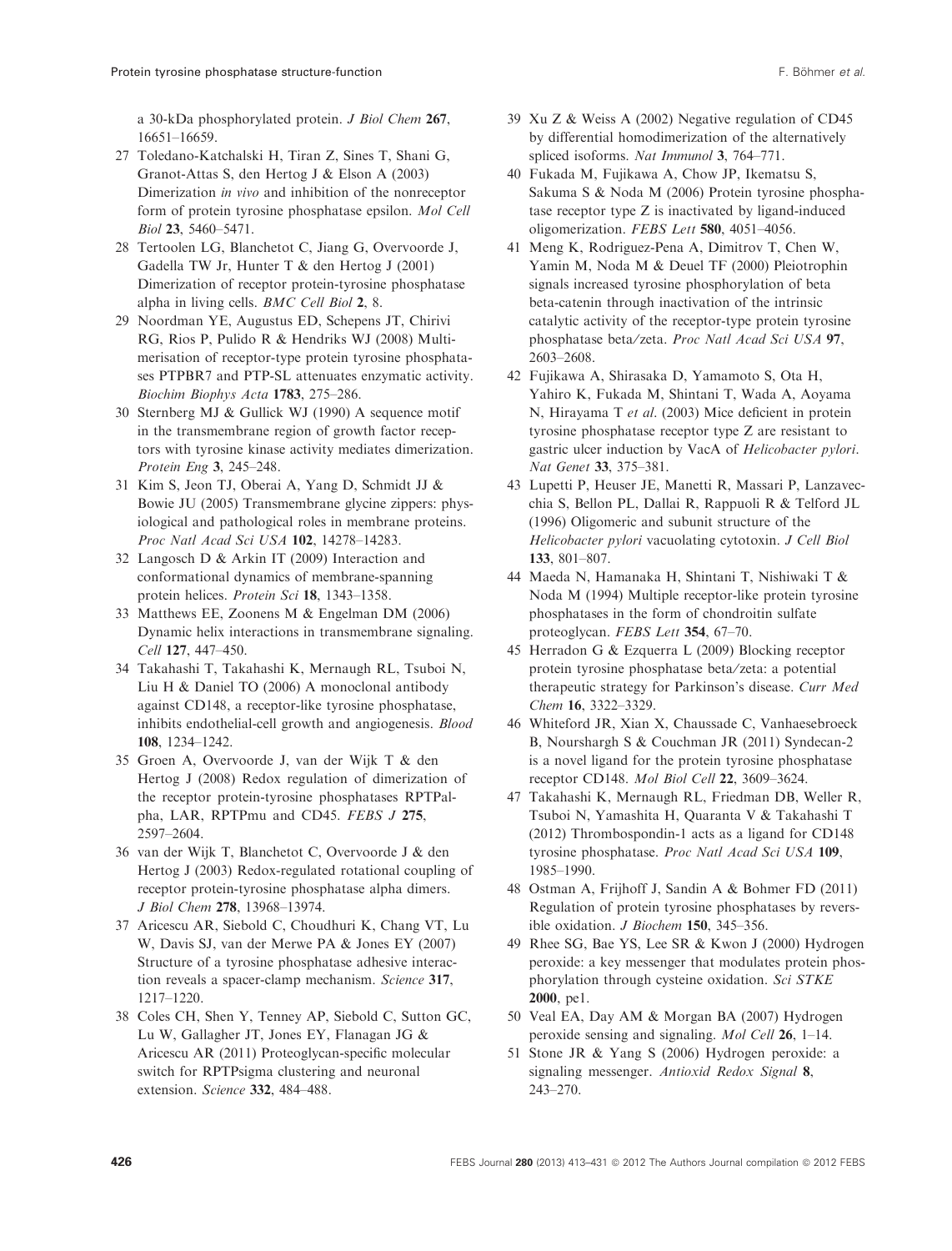- 52 Winterbourn CC & Hampton MB (2008) Thiol chemistry and specificity in redox signaling. Free Radic Biol Med 45, 549–561.
- 53 Winterbourn CC (2008) Reconciling the chemistry and biology of reactive oxygen species. Nat Chem Biol 4, 278–286.
- 54 Conrad M, Sandin A, Forster H, Seiler A, Frijhoff J, Dagnell M, Bornkamm GW, Radmark O, Hooft van Huijsduijnen R, Aspenstrom P et al. (2010) 12/15-lipoxygenase-derived lipid peroxides control receptor tyrosine kinase signaling through oxidation of protein tyrosine phosphatases. Proc Natl Acad Sci USA 107, 15774–15779.
- 55 Woo HA, Yim SH, Shin DH, Kang D, Yu DY & Rhee SG (2010) Inactivation of peroxiredoxin I by phosphorylation allows localized H(2)O(2) accumulation for cell signaling. Cell 140, 517–528.
- 56 Salmeen A, Andersen JN, Myers MP, Meng TC, Hinks JA, Tonks NK & Barford D (2003) Redox regulation of protein tyrosine phosphatase 1B involves a sulphenyl-amide intermediate. Nature 423, 769–773.
- 57 van Montfort RL, Congreve M, Tisi D, Carr R & Jhoti H (2003) Oxidation state of the active-site cysteine in protein tyrosine phosphatase 1B. Nature 423, 773–777.
- 58 Yang J, Groen A, Lemeer S, Jans A, Slijper M, Roe SM, den Hertog J & Barford D (2007) Reversible oxidation of the membrane distal domain of receptor PTPalpha is mediated by a cyclic sulfenamide. Biochemistry 46, 709–719.
- 59 Fauman EB, Cogswell JP, Lovejoy B, Rocque WJ, Holmes W, Montana VG, Piwnica-Worms H, Rink MJ & Saper MA (1998) Crystal structure of the catalytic domain of the human cell cycle control phosphatase, Cdc25A. Cell 93, 617–625.
- 60 Reynolds RA, Yem AW, Wolfe CL, Deibel MR Jr, Chidester CG & Watenpaugh KD (1999) Crystal structure of the catalytic subunit of Cdc25B required for G2/M phase transition of the cell cycle.  $J$  Mol Biol 293, 559–568.
- 61 Caselli A, Marzocchini R, Camici G, Manao G, Moneti G, Pieraccini G & Ramponi G (1998) The inactivation mechanism of low molecular weight phosphotyrosine-protein phosphatase by H2O2. J Biol Chem 273, 32554–32560.
- 62 Lee AC, Fenster BE, Ito H, Takeda K, Bae NS, Hirai T, Yu ZX, Ferrans VJ, Howard BH & Finkel T (1999) Ras proteins induce senescence by altering the intracellular levels of reactive oxygen species. J Biol Chem 274, 7936–7940.
- 63 Seth D & Rudolph J (2006) Redox regulation of MAP kinase phosphatase 3. Biochemistry 45, 8476– 8487.
- 64 Krishnan N, Fu C, Pappin DJ & Tonks NK (2011) H2S-Induced sulfhydration of the phosphatase PTP1B

and its role in the endoplasmic reticulum stress response. Sci Signal 4, ra86.

- 65 Barford D (2004) The role of cysteine residues as redox-sensitive regulatory switches. Curr Opin Struct Biol 14, 679–686.
- 66 Haque A, Andersen JN, Salmeen A, Barford D & Tonks NK (2011) Conformation-sensing antibodies stabilize the oxidized form of PTP1B and inhibit its phosphatase activity. Cell 147, 185–198.
- 67 Persson C, Sjoblom T, Groen A, Kappert K, Engstrom U, Hellman U, Heldin CH, den Hertog J & Ostman A (2004) Preferential oxidation of the second phosphatase domain of receptor-like PTP-alpha revealed by an antibody against oxidized protein tyrosine phosphatases. Proc Natl Acad Sci USA 101, 1886–1891.
- 68 Groen A, Lemeer S, van der Wijk T, Overvoorde J, Heck AJ, Ostman A, Barford D, Slijper M & den Hertog J (2005) Differential oxidation of protein-tyrosine phosphatases. J Biol Chem 280, 10298-10304.
- 69 Ross SH, Lindsay Y, Safrany ST, Lorenzo O, Villa F, Toth R, Clague MJ, Downes CP & Leslie NR (2007) Differential redox regulation within the PTP superfamily. Cell Signal 19, 1521–1530.
- 70 Kwon J, Qu CK, Maeng JS, Falahati R, Lee C & Williams MS (2005) Receptor-stimulated oxidation of SHP-2 promotes T-cell adhesion through SLP-76- ADAP. EMBO J 24, 2331–2341.
- 71 Weibrecht I, Bohmer SA, Dagnell M, Kappert K, Ostman A & Bohmer FD (2007) Oxidation sensitivity of the catalytic cysteine of the protein-tyrosine phosphatases SHP-1 and SHP-2. Free Radic Biol Med 43, 100–110.
- 72 Chen CY, Willard D & Rudolph J (2009) Redox regulation of SH2-domain-containing protein tyrosine phosphatases by two backdoor cysteines. Biochemistry 48, 1399–1409.
- 73 Bae YS, Sung JY, Kim OS, Kim YJ, Hur KC, Kazlauskas A & Rhee SG (2000) Platelet-derived growth factor-induced H(2)O(2) production requires the activation of phosphatidylinositol 3-kinase. J Biol Chem 275, 10527–10531.
- 74 Berniakovich I, Trinei M, Stendardo M, Migliaccio E, Minucci S, Bernardi P, Pelicci PG & Giorgio M (2008) p66Shc-generated oxidative signal promotes fat accumulation. J Biol Chem 283, 34283–34293.
- 75 Choi MH, Lee IK, Kim GW, Kim BU, Han YH, Yu DY, Park HS, Kim KY, Lee JS, Choi C et al. (2005) Regulation of PDGF signalling and vascular remodelling by peroxiredoxin II. Nature 435, 347–353.
- 76 Chen K, Kirber MT, Xiao H, Yang Y & Keaney JF Jr (2008) Regulation of ROS signal transduction by NADPH oxidase 4 localization. J Cell Biol 181, 1129–1139.
- 77 Kwon J, Shatynski KE, Chen H, Morand S, de Deken X, Miot F, Leto TL & Williams MS (2010) The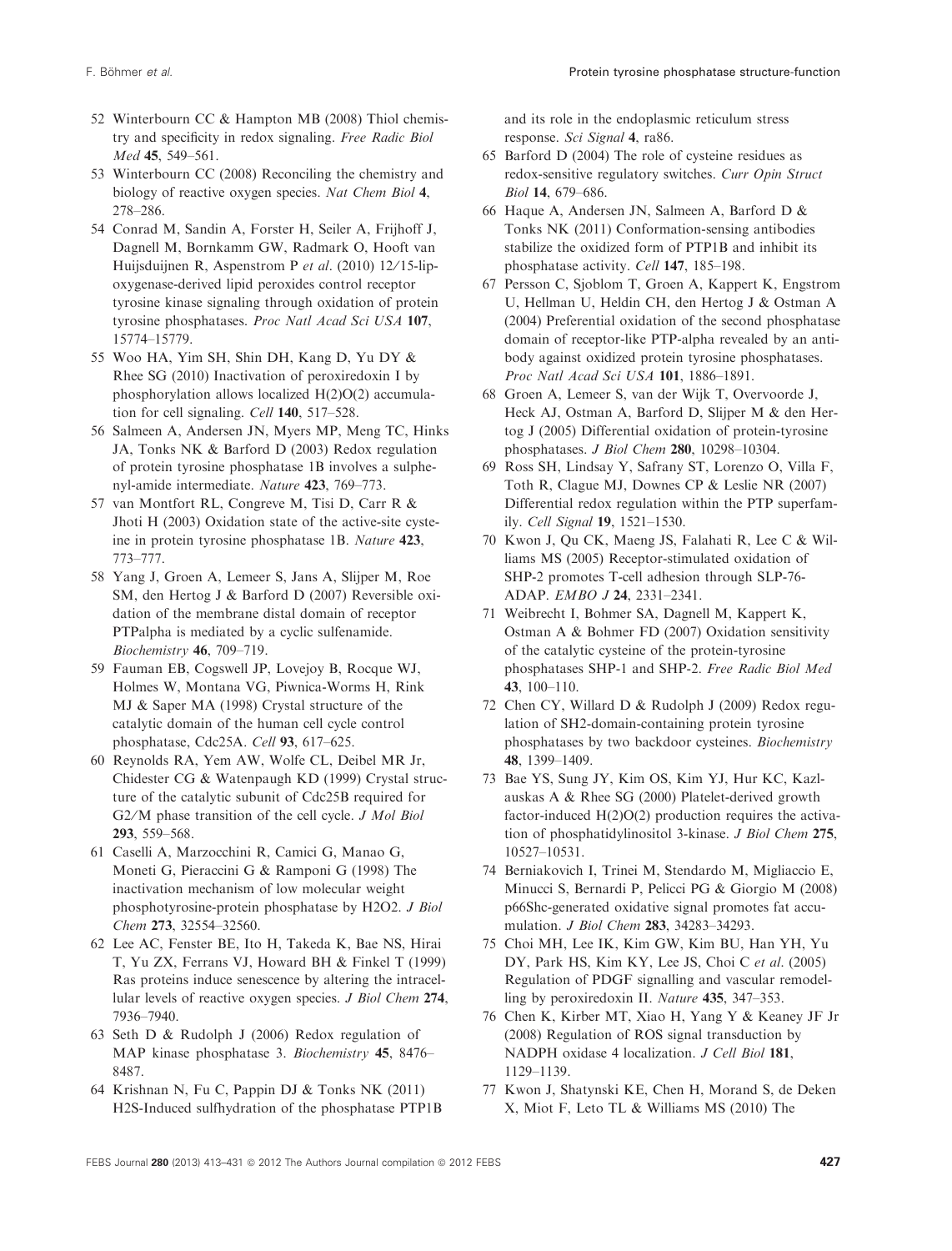nonphagocytic NADPH oxidase Duox1 mediates a positive feedback loop during T cell receptor signaling. Sci Signal 3, ra59.

- 78 Liou GY & Storz P (2010) Reactive oxygen species in cancer. Free Radic Res 44, 479–496.
- 79 Rassool FV, Gaymes TJ, Omidvar N, Brady N, Beurlet S, Pla M, Reboul M, Lea N, Chomienne C, Thomas NS et al. (2007) Reactive oxygen species, DNA damage, and error-prone repair: a model for genomic instability with progression in myeloid leukemia? Cancer Res 67, 8762–8771.
- 80 Sallmyr A, Fan J, Datta K, Kim KT, Grosu D, Shapiro P, Small D & Rassool F (2008) Internal tandem duplication of FLT3 (FLT3/ITD) induces increased ROS production, DNA damage, and misrepair: implications for poor prognosis in AML. Blood 111, 3173–3182.
- 81 Trachootham D, Alexandre J & Huang P (2009) Targeting cancer cells by ROS-mediated mechanisms: a radical therapeutic approach? Nat Rev Drug Discov 8, 579–591.
- 82 Hole PS, Darley RL & Tonks A (2011) Do reactive oxygen species play a role in myeloid leukemias? Blood 117, 5816–5826.
- 83 Trachootham D, Zhou Y, Zhang H, Demizu Y, Chen Z, Pelicano H, Chiao PJ, Achanta G, Arlinghaus RB, Liu J et al. (2006) Selective killing of oncogenically transformed cells through a ROS-mediated mechanism by beta-phenylethyl isothiocyanate. Cancer Cell 10, 241–252.
- 84 Irani K, Xia Y, Zweier JL, Sollott SJ, Der CJ, Fearon ER, Sundaresan M, Finkel T & Goldschmidt-Clermont PJ (1997) Mitogenic signaling mediated by oxidants in Ras-transformed fibroblasts. Science 275, 1649–1652.
- 85 Weinberg F, Hamanaka R, Wheaton WW, Weinberg S, Joseph J, Lopez M, Kalyanaraman B, Mutlu GM, Budinger GR & Chandel NS (2010) Mitochondrial metabolism and ROS generation are essential for Kras-mediated tumorigenicity. Proc Natl Acad Sci USA 107, 8788–8793.
- 86 Sattler M, Verma S, Shrikhande G, Byrne CH, Pride YB, Winkler T, Greenfield EA, Salgia R & Griffin JD (2000) The BCR/ABL tyrosine kinase induces production of reactive oxygen species in hematopoietic cells. J Biol Chem 275, 24273–24278.
- 87 Reddy MM, Fernandes MS, Salgia R, Levine RL, Griffin JD & Sattler M (2011) NADPH oxidases regulate cell growth and migration in myeloid cells transformed by oncogenic tyrosine kinases. Leukemia 25, 281–289.
- 88 Naughton R, Quiney C, Turner SD & Cotter TG (2009) Bcr-Abl-mediated redox regulation of the PI3K/AKT pathway. Leukemia 23, 1432-1440.
- 89 Godfrey R, Arora D, Bauer R, Stopp S, Muller JP, Heinrich T, Bohmer SA, Dagnell M, Schnetzke U,

Scholl S et al. (2012) Cell transformation by FLT3 ITD in acute myeloid leukemia involves oxidative inactivation of the tumor suppressor protein-tyrosine phosphatase DEP-1/PTPRJ. Blood 119, 4499-4511.

- 90 Lou YW, Chen YY, Hsu SF, Chen RK, Lee CL, Khoo KH, Tonks NK & Meng TC (2008) Redox regulation of the protein tyrosine phosphatase PTP1B in cancer cells. FEBS J 275, 69-88.
- 91 Karisch R, Fernandez M, Taylor P, Virtanen C, St-Germain JR, Jin LL, Harris IS, Mori J, Mak TW, Senis YA et al. (2011) Global proteomic assessment of the classical protein-tyrosine phosphatome and 'Redoxome'. Cell 146, 826–840.
- 92 Leslie NR & Foti M (2011) Non-genomic loss of PTEN function in cancer: not in my genes. Trends Pharmacol Sci 32, 131–140.
- 93 Silva A, Yunes JA, Cardoso BA, Martins LR, Jotta PY, Abecasis M, Nowill AE, Leslie NR, Cardoso AA & Barata JT (2008) PTEN posttranslational inactivation and hyperactivation of the PI3K ⁄ Akt pathway sustain primary T cell leukemia viability. J Clin Invest 118, 3762–3774.
- 94 Covey TM, Edes K & Fitzpatrick FA (2007) Akt activation by arachidonic acid metabolism occurs via oxidation and inactivation of PTEN tumor suppressor. Oncogene 26, 5784–5792.
- 95 Cao J, Schulte J, Knight A, Leslie NR, Zagozdzon A, Bronson R, Manevich Y, Beeson C & Neumann CA (2009) Prdx1 inhibits tumorigenesis via regulating PTEN/AKT activity. EMBO  $J$  28, 1505-1517.
- 96 Ostman A, Hellberg C & Bohmer FD (2006) Proteintyrosine phosphatases and cancer. Nat Rev Cancer 6, 307–320.
- 97 Julien SG, Dube N, Hardy S & Tremblay ML (2011) Inside the human cancer tyrosine phosphatome. Nat Rev Cancer 11, 35–49.
- 98 Arora D, Stopp S, Bohmer SA, Schons J, Godfrey R, Masson K, Razumovskaya E, Ronnstrand L, Tanzer S, Bauer R et al. (2011) Protein-tyrosine phosphatase DEP-1 controls receptor tyrosine kinase FLT3 signaling. J Biol Chem 286, 10918–10929.
- 99 Kennelly PJ (2002) Protein kinases and protein phosphatases in prokaryotes: a genomic perspective. FEMS Microbiol Lett 206, 1–8.
- 100 Bhaduri A & Sowdhamini R (2005) Genome-wide survey of prokaryotic O-protein phosphatases. J Mol Biol 352, 736–752.
- 101 Wolstencroft K, Lord P, Tabernero L, Brass A & Stevens R (2006) Protein classification using ontology classification. Bioinformatics 22, e530–e538.
- 102 Brenchley R, Tariq H, McElhinney H, Szoor B, Huxley-Jones J, Stevens R, Matthews K & Tabernero L (2007) The TriTryp phosphatome: analysis of the protein phosphatase catalytic domains. BMC Genomics 8, 434.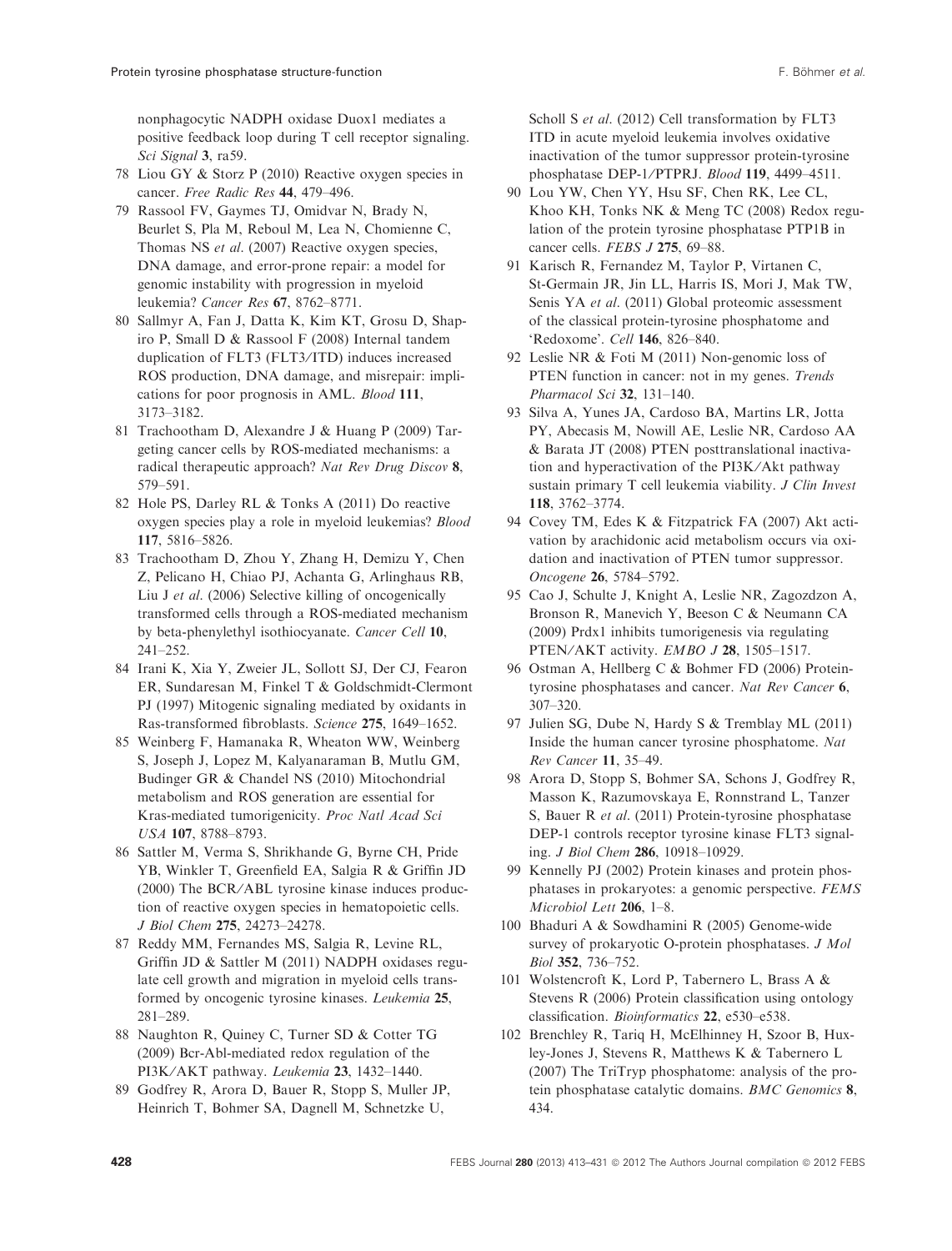- 103 Wehenkel A, Bellinzoni M, Grana M, Duran R, Villarino A, Fernandez P, Andre-Leroux G, England P, Takiff H, Cervenansky C et al. (2008) Mycobacterial Ser⁄Thr protein kinases and phosphatases: physiological roles and therapeutic potential. Biochim Biophys Acta 1784, 193–202.
- 104 Andreeva AV & Kutuzov MA (2008) Protozoan protein tyrosine phosphatases. Int J Parasitol 38, 1279–1295.
- 105 Kutuzov MA & Andreeva AV (2008) Protein Ser⁄Thr phosphatases of parasitic protozoa. Mol Biochem Parasitol 161, 81–90.
- 106 Wilkes JM & Doerig C (2008) The protein-phosphatome of the human malaria parasite Plasmodium falciparum. BMC Genomics 9, 412.
- 107 Bajsa J, Duke SO & Tekwani BL (2008) Plasmodium falciparum serine/threonine phoshoprotein phosphatases (PPP): from housekeeper to the 'holy grail'. Curr Drug Targets 9, 997–1012.
- 108 Andersen JN, Mortensen OH, Peters GH, Drake PG, Iversen LF, Olsen OH, Jansen PG, Andersen HS, Tonks NK & Moller NP (2001) Structural and evolutionary relationships among protein tyrosine phosphatase domains. Mol Cell Biol 21, 7117-7136.
- 109 Wolstencroft KJ, Stevens R, Tabernero L & Brass A (2005) PhosphaBase: an ontology-driven database resource for protein phosphatases. Proteins 58, 290–294.
- 110 Cozzone AJ, Grangeasse C, Doublet P & Duclos B (2004) Protein phosphorylation on tyrosine in bacteria. Arch Microbiol 181, 171–181.
- 111 Cozzone AJ (2005) Role of protein phosphorylation on serine/threonine and tyrosine in the virulence of bacterial pathogens. J Mol Microbiol Biotechnol 9, 198–213.
- 112 Weber SS, Ragaz C & Hilbi H (2009) Pathogen trafficking pathways and host phosphoinositide metabolism. Mol Microbiol 71, 1341–1352.
- 113 Koksal AC, Nardozzi JD & Cingolani G (2009) Dimeric quaternary structure of the prototypical dual specificity phosphatase VH1. *J Biol Chem* 284, 10129–10137.
- 114 Phan J, Tropea JE & Waugh DS (2007) Structureassisted discovery of Variola major H1 phosphatase inhibitors. Acta Crystallogr D Biol Crystallogr 63, 698–704.
- 115 Changela A, Martins A, Shuman S & Mondragon A (2005) Crystal structure of baculovirus RNA triphosphatase complexed with phosphate. J Biol Chem 280, 17848–17856.
- 116 Galan JE (1999) Interaction of Salmonella with host cells through the centisome 63 type III secretion system. Curr Opin Microbiol 2, 46–50.
- 117 Fu Y & Galan JE (1999) A salmonella protein antagonizes Rac-1 and Cdc42 to mediate host-cell recovery after bacterial invasion. Nature 401, 293–297.
- 118 Stebbins CE & Galan JE (2000) Modulation of host signaling by a bacterial mimic: structure of the Salmonella effector SptP bound to Rac1. Mol Cell 6, 1449–1460.
- 119 Stebbins CE & Galan JE (2001) Structural mimicry in bacterial virulence. Nature 412, 701–705.
- 120 Bliska JB, Guan K, Dixon E & Falkow S (1991) Tyrosine phosphatase hydrolysis of host proteins by an essential Yersinia virulence determinant. Proc Natl Acad Sci USA 88, 1187–1191.
- 121 Montagna LG, Ivanov MI & Bliska JB (2001) Identification of residues in the N-terminal domain of the yersinia tyrosine phosphatase that are critical for substrate recognition. J Biol Chem 276, 5005–5011.
- 122 Evdokimov AG, Tropea JE, Routzahn KM, Copeland TD & Waugh DS (2001) Structure of the N-terminal domain of Yersinia pestis YopH at 2.0 A resolution. Acta Crystallogr D Biol Crystallogr 57, 793–799.
- 123 Smith CL, Khandelwal P, Keliikuli K, Zuiderweg ER & Saper MA (2001) Structure of the type III secretion and substrate-binding domain of Yersinia YopH phosphatase. Mol Microbiol 42, 967–979.
- 124 Khandelwal P, Keliikuli K, Smith CL, Saper MA & Zuiderweg ER (2002) Solution structure and phosphopeptide binding to the N-terminal domain of Yersinia YopH: comparison with a crystal structure. Biochemistry 41, 11425–11437.
- 125 Stuckey JA, Schubert HL, Fauman EB, Zhang ZY, Dixon JE & Saper MA (1994) Crystal structure of Yersinia protein tyrosine phosphatase at 2.5 A and the complex with tungstate. Nature 370, 571–575.
- 126 Schubert HL, Fauman EB, Stuckey JA, Dixon JE & Saper MA (1995) A ligand-induced conformational change in the Yersinia protein tyrosine phosphatase. Protein Sci 4, 1904–1913.
- 127 Fauman EB, Yuvaniyama C, Schubert HL, Stuckey JA & Saper MA (1996) The X-ray crystal structures of Yersinia tyrosine phosphatase with bound tungstate and nitrate. Mechanistic implications. J Biol Chem 271, 18780–18788.
- 128 Brandao TA, Robinson H, Johnson SJ & Hengge AC (2009) Impaired acid catalysis by mutation of a protein loop hinge residue in a YopH mutant revealed by crystal structures. J Am Chem Soc 131, 778–786.
- 129 Phan J, Lee K, Cherry S, Tropea JE, Burke TR Jr & Waugh DS (2003) High-resolution structure of the Yersinia pestis protein tyrosine phosphatase YopH in complex with a phosphotyrosyl mimetic-containing hexapeptide. Biochemistry 42, 13113–13121.
- 130 Ivanov MI, Stuckey JA, Schubert HL, Saper MA & Bliska JB (2005) Two substrate-targeting sites in the Yersinia protein tyrosine phosphatase co-operate to promote bacterial virulence. Mol Microbiol 55, 1346–1356.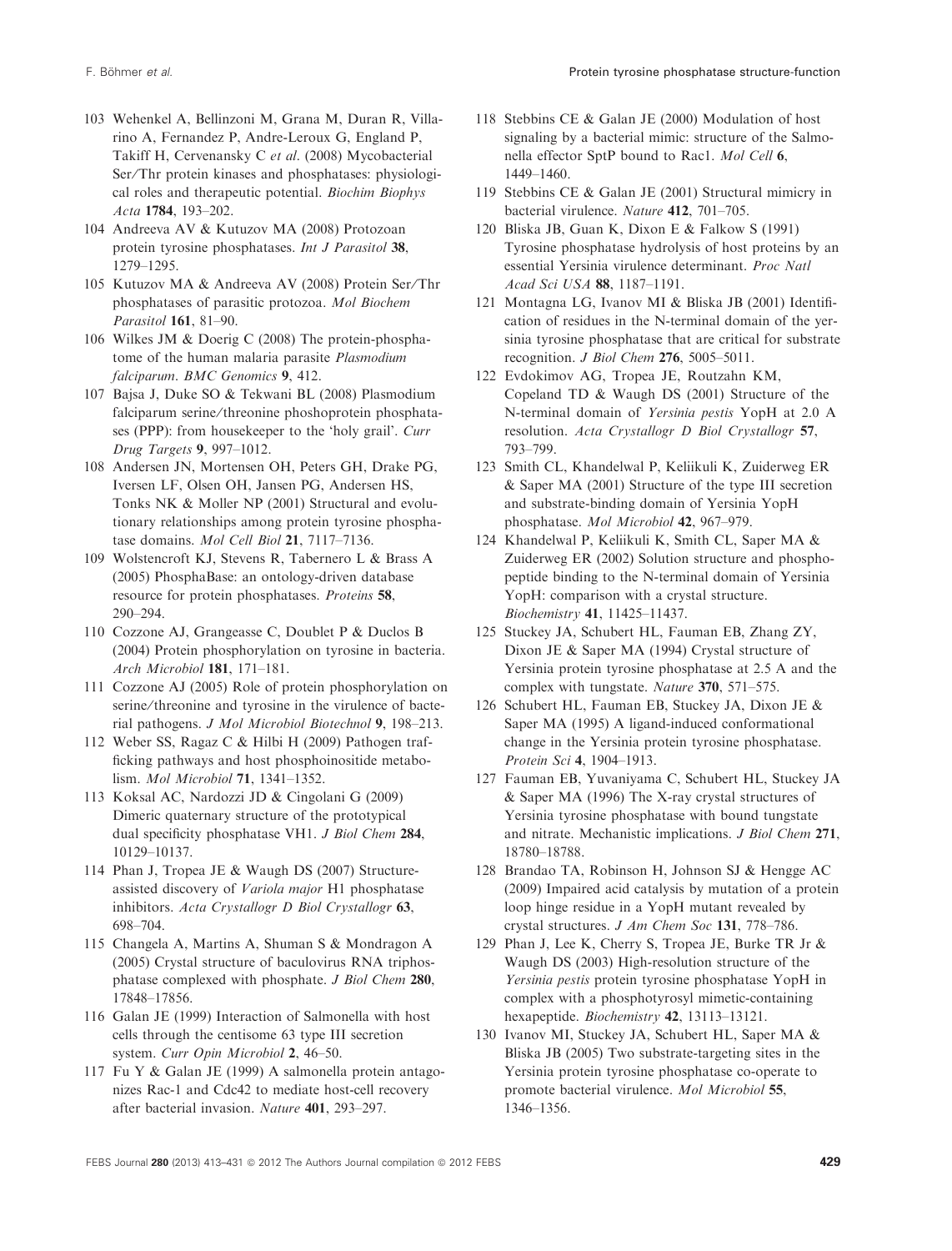- 131 Sun JP, Wu L, Fedorov AA, Almo SC & Zhang ZY (2003) Crystal structure of the Yersinia proteintyrosine phosphatase YopH complexed with a specific small molecule inhibitor. *J Biol Chem* 278, 33392-33399.
- 132 Liu S, Zhou B, Yang H, He Y, Jiang ZX, Kumar S, Wu L & Zhang ZY (2008) Aryl vinyl sulfonates and sulfones as active site-directed and mechanism-based probes for protein tyrosine phosphatases. J Am Chem Soc 130, 8251–8260.
- 133 Bahta M, Lountos GT, Dyas B, Kim SE, Ulrich RG, Waugh DS & Burke TR Jr (2011) Utilization of nitrophenylphosphates and oxime-based ligation for the development of nanomolar affinity inhibitors of the Yersinia pestis outer protein H (YopH) phosphatase. J Med Chem 54, 2933–2943.
- 134 Stevenson G, Andrianopoulos K, Hobbs M & Reeves PR (1996) Organization of the Escherichia coli K-12 gene cluster responsible for production of the extracellular polysaccharide colanic acid. J Bacteriol 178, 4885–4893.
- 135 Vincent C, Doublet P, Grangeasse C, Vaganay E, Cozzone AJ & Duclos B (1999) Cells of Escherichia coli contain a protein-tyrosine kinase, Wzc, and a phosphotyrosine-protein phosphatase, Wzb. J Bacteriol 181, 3472–3477.
- 136 Bach H, Wong D & Av-Gay Y (2009) Mycobacterium tuberculosis PtkA is a novel protein tyrosine kinase whose substrate is PtpA. Biochem J 420, 155-160.
- 137 Hagelueken G, Huang H, Mainprize IL, Whitfield C & Naismith JH (2009) Crystal structures of Wzb of Escherichia coli and CpsB of Streptococcus pneumoniae, representatives of two families of tyrosine phosphatases that regulate capsule assembly. J Mol Biol 392, 678–688.
- 138 Parkhill J, Wren BW, Mungall K, Ketley JM, Churcher C, Basham D, Chillingworth T, Davies RM, Feltwell T, Holroyd S et al. (2000) The genome sequence of the food-borne pathogen Campylobacter jejuni reveals hypervariable sequences. Nature 403, 665–668.
- 139 Tolkatchev D, Shaykhutdinov R, Xu P, Plamondon J, Watson DC, Young NM & Ni F (2006) Three-dimensional structure and ligand interactions of the low molecular weight protein tyrosine phosphatase from Campylobacter jejuni. Protein Sci 15, 2381–2394.
- 140 Castandet J, Prost JF, Peyron P, Astarie-Dequeker C, Anes E, Cozzone AJ, Griffiths G & Maridonneau-Parini I (2005) Tyrosine phosphatase MptpA of Mycobacterium tuberculosis inhibits phagocytosis and increases actin polymerization in macrophages. Res Microbiol 156, 1005–1013.
- 141 Bach H, Papavinasasundaram KG, Wong D, Hmama Z & Av-Gay Y (2008) Mycobacterium tuberculosis virulence is mediated by PtpA dephosphorylation of

human vacuolar protein sorting 33B. Cell Host Microbe 3, 316–322.

- 142 Singh R, Rao V, Shakila H, Gupta R, Khera A, Dhar N, Singh A, Koul A, Singh Y, Naseema M et al. (2003) Disruption of mptpB impairs the ability of Mycobacterium tuberculosis to survive in guinea pigs. Mol Microbiol 50, 751–762.
- 143 Silva AP & Tabernero L (2010) New strategies in fighting TB: targeting Mycobacterium tuberculosis-secreted phosphatases MptpA and MptpB. Future Med Chem 2, 1325–1337.
- 144 Souza AC, Azoubel S, Queiroz KC, Peppelenbosch MP & Ferreira CV (2009) From immune response to cancer: a spot on the low molecular weight protein tyrosine phosphatase. Cell Mol Life Sci 66, 1140–1153.
- 145 Mascarello A, Chiaradia LD, Vernal J, Villarino A, Guido RV, Perizzolo P, Poirier V, Wong D, Martins PG, Nunes RJ et al. (2010) Inhibition of Mycobacterium tuberculosis tyrosine phosphatase PtpA by synthetic chalcones: kinetics, molecular modeling, toxicity and effect on growth. Bioorg Med Chem 18, 3783–3789.
- 146 Vega C, Chou S, Engel K, Harrell ME, Rajagopal L & Grundner C (2011) Structure and substrate recognition of the Staphylococcus aureus protein tyrosine phosphatase PtpA. J Mol Biol 413, 24–31.
- 147 Grundner C, Ng HL & Alber T (2005) Mycobacterium tuberculosis protein tyrosine phosphatase PtpB structure reveals a diverged fold and a buried active site. Structure (Camb) 13, 1625–1634.
- 148 Grundner C, Perrin D, Hooft van Huijsduijnen R, Swinnen D, Gonzalez J, Gee CL, Wells TN & Alber T (2007) Structural basis for selective inhibition of Mycobacterium tuberculosis protein tyrosine phosphatase PtpB. Structure 15, 499-509.
- 149 Beresford N, Patel S, Armstrong J, Szoor B, Fordham-Skelton AP & Tabernero L (2007) MptpB, a virulence factor from Mycobacterium tuberculosis, exhibits triple-specificity phosphatase activity. Biochem J 406, 13–18.
- 150 Beresford NJ, Saville C, Bennett HJ, Roberts IS & Tabernero L (2010) A new family of phosphoinositide phosphatases in microorganisms: identification and biochemical analysis. BMC Genomics 11, 457.
- 151 Krishna SS, Tautz L, Xu Q, McMullan D, Miller MD, Abdubek P, Ambing E, Astakhova T, Axelrod HL, Carlton D et al. (2007) Crystal structure of NMA1982 from Neisseria meningitidis at 1.5 angstroms resolution provides a structural scaffold for nonclassical, eukaryotic-like phosphatases. Proteins 69, 415–421.
- 152 Kim HS, Lee SJ, Yoon HJ, An DR, Kim do J, Kim SJ & Suh SW (2011) Crystal structures of YwqE from Bacillus subtilis and CpsB from Streptococcus pneumoniae, unique metal-dependent tyrosine phosphatases. J Struct Biol 175, 442–450.